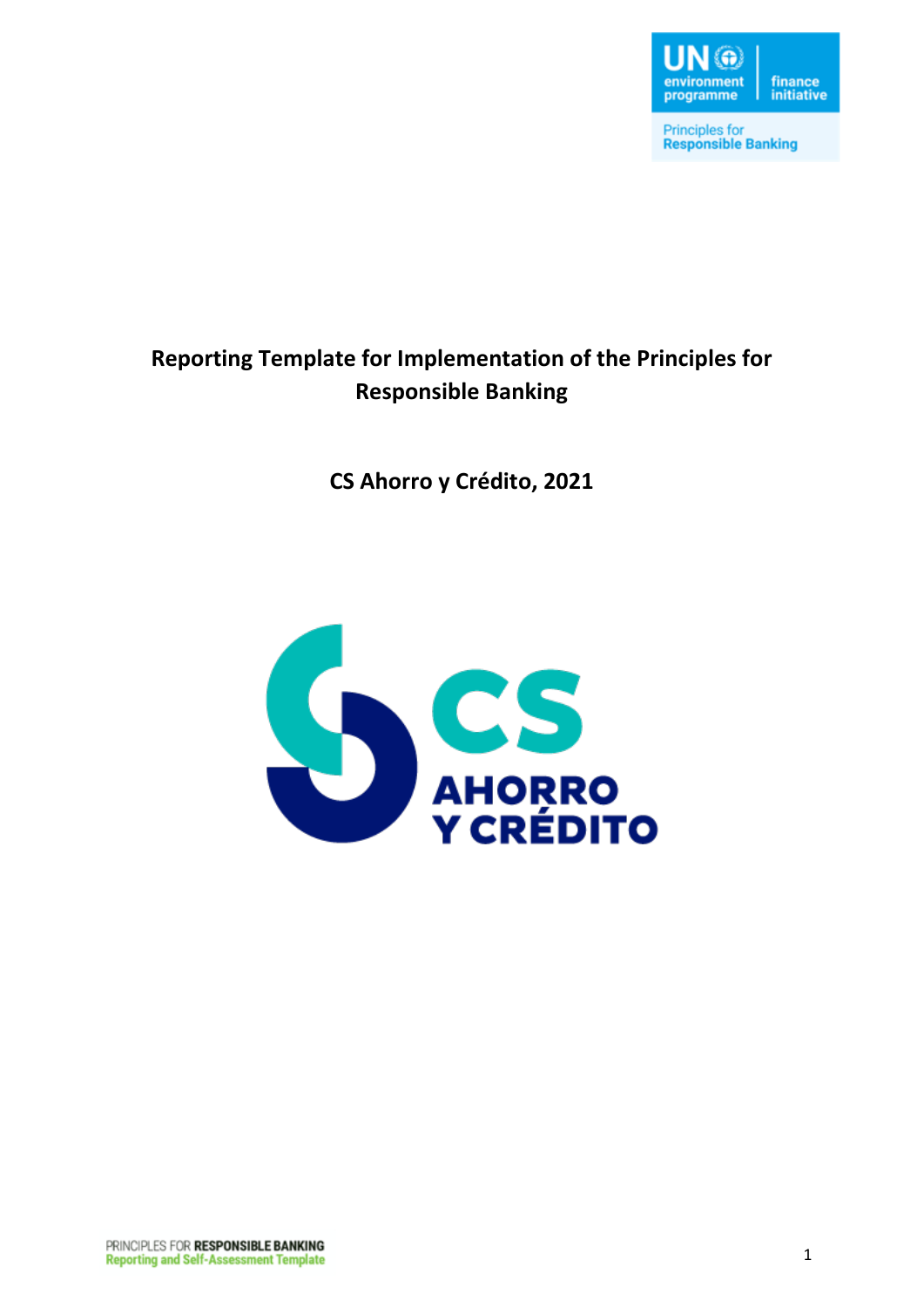

This report on implementation of the Principles for Responsible Banking corresponds to the accountability of CS Ahorro y Crédito for the 2021 period.

CS Ahorro y Crédito is part of Grupo CS, so the references provided come from the group's 2021 Sustainability Report, which is available at the following website:

[www.ahorroycredito.cr](http://www.ahorroycredito.cr/)

For more information on this Sustainability Report or the Principles for Responsible Banking template, contact the Corporate Relations area at the following email address: relacionescorporativas@cs.fi.cr.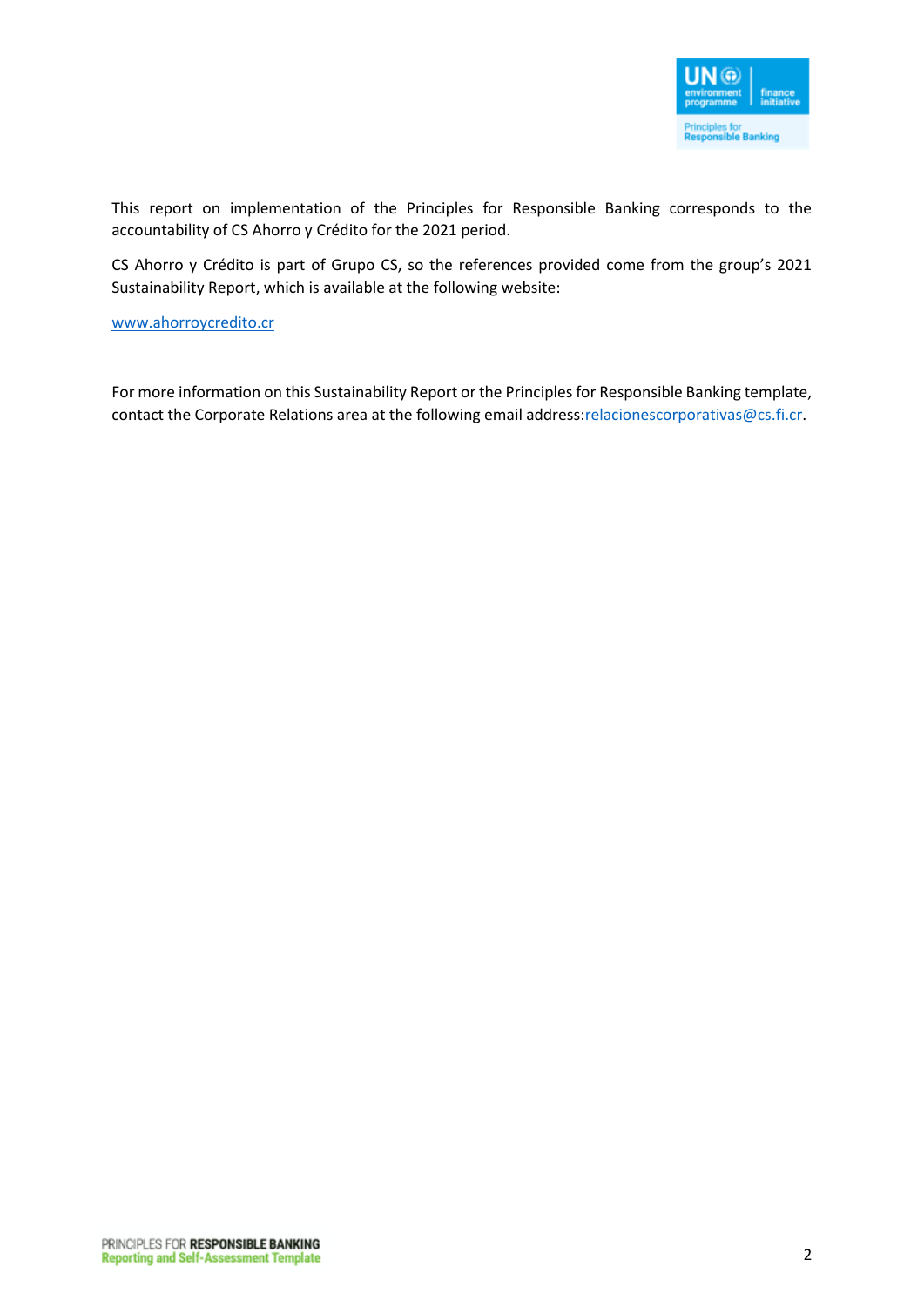

| Self-Assessment<br>Reporting<br>and<br>Requirements                                                                                                                                                                                                                                                                                                                                       | High-level Summary of Bank's Response (limited assurance<br>required for responses to highlighted items)                                                                                                                                                                                                                                                                                                                                                                                                                                                                                                                                                                                                                                                               | Reference(s) /<br>Link(s) to bank's full<br>response / relevant<br>information                                                                                                                                 |
|-------------------------------------------------------------------------------------------------------------------------------------------------------------------------------------------------------------------------------------------------------------------------------------------------------------------------------------------------------------------------------------------|------------------------------------------------------------------------------------------------------------------------------------------------------------------------------------------------------------------------------------------------------------------------------------------------------------------------------------------------------------------------------------------------------------------------------------------------------------------------------------------------------------------------------------------------------------------------------------------------------------------------------------------------------------------------------------------------------------------------------------------------------------------------|----------------------------------------------------------------------------------------------------------------------------------------------------------------------------------------------------------------|
| <b>Principle 1: Alignment</b><br>relevant national and regional frameworks.                                                                                                                                                                                                                                                                                                               | We will align our business strategy to be consistent with and contribute to individuals' needs and<br>society's goals, as expressed in the Sustainable Development Goals, the Paris Climate Agreement and                                                                                                                                                                                                                                                                                                                                                                                                                                                                                                                                                              |                                                                                                                                                                                                                |
| 1.1 Describe (high-level) your bank's<br>business model, including the<br>main customer segments served,<br>types of products and services<br>provided, the main sectors and<br>types of activities, and where<br>the<br>technologies<br>relevant<br>the<br>financed<br>main<br>across<br>geographies in which your bank<br>provides<br>has<br>operations<br>or<br>products and services. | Grupo CS is a sound and sustainable conglomerate that<br>seeks to drive economic, social, and environmental<br>wellbeing using a triple wellbeing model, flexibly<br>creating value centered on and for<br>people.<br>Its main business areas are consumer banking with<br>personal loan products and commercial banking aimed<br>at boosting businesses.<br>Grupo CS is comprised by a multidisciplinary team of<br>774 employees, of whom 410 are women and 364 are<br>men. Employees are spread out over 23 branches<br>located throughout the Costa Rican territory.<br>Its headquarters are located in Barrio México, San Jose,<br>Costa Rica.                                                                                                                    | CS Grupo 2021<br>Sustainability<br>Report:<br>- Profile of the<br>Organization,<br>page 23<br>- Employees, page<br>111                                                                                         |
| 1.2 Describe how your bank has<br>aligned and/or is planning to align<br>its strategy to be consistent with<br>and contribute to society's goals,<br>as expressed in the Sustainable<br>Development Goals (SDGs), the<br>Paris Climate Agreement, and<br>relevant national and regional<br>frameworks.                                                                                    | Our alignment with society's goals and sustainability is<br>evidenced by our triple wellbeing strategy by means of<br>which we transform the economic wellbeing of our<br>business strategy into social and environmental<br>wellbeing for all our stakeholders.<br>In addition, through all the social and environmental<br>commitments subscribed by the organization we have<br>been able to evidence our alignment with the national<br>and regional frameworks promoting sustainable<br>development and the sustainability of our line of<br>business, focusing on our consumer banking loan<br>portfolio and visualizing joint work opportunities with<br>commercial banking by providing assistance for<br>improving the sustainable practice of these sectors. | CS Grupo 2021<br>Sustainability<br>Report:<br>- Triple Wellbeing<br>Strategy, page<br>19<br>- Certifications,<br>Recognitions, and<br>Commitments,<br>page 77<br>- Commitment to<br>Sustainability,<br>page 77 |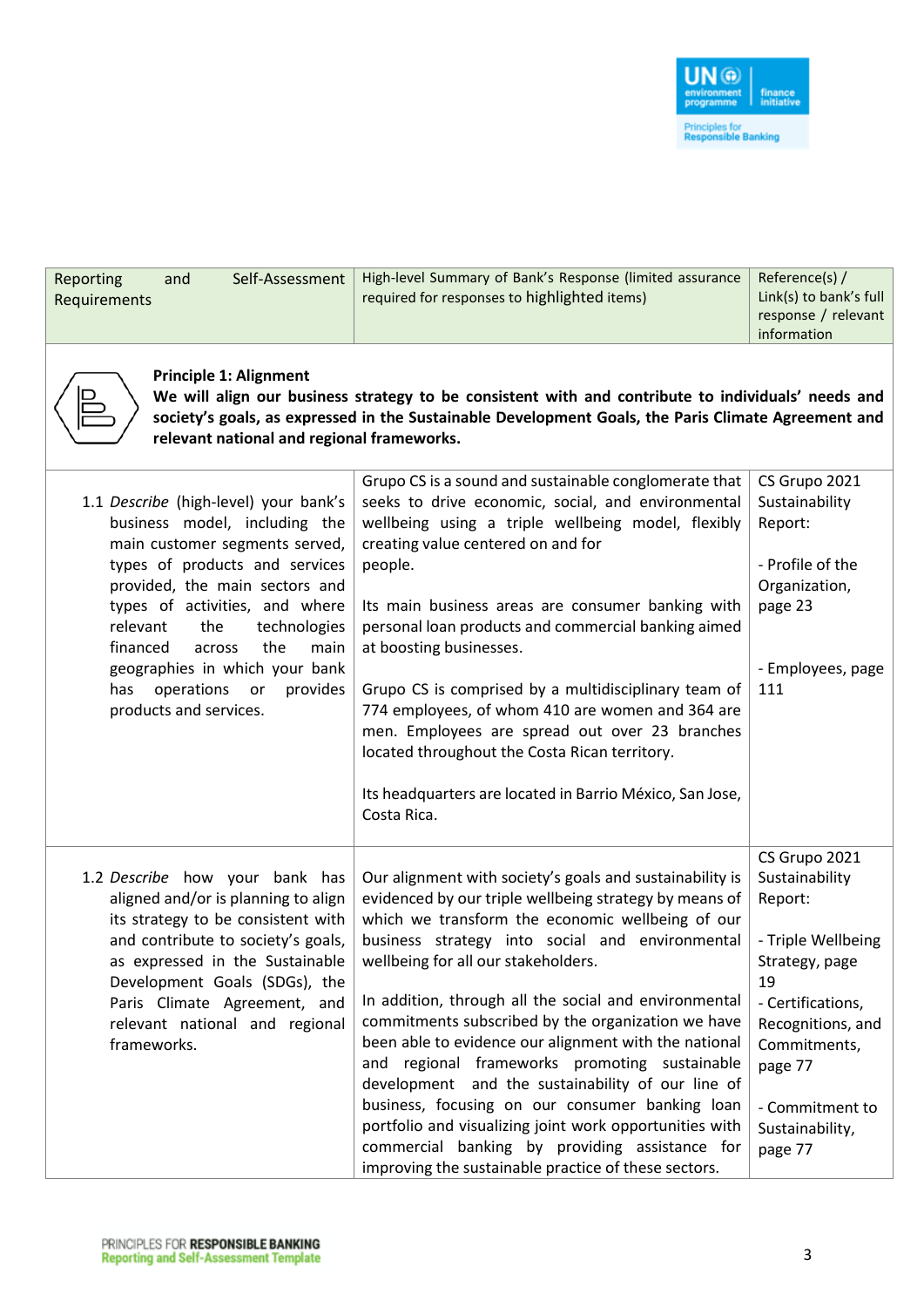

| $-1$ | $\mathbf{r}$ , and $\mathbf{r}$ , and $\mathbf{r}$ , and $\mathbf{r}$                                                                                                                               |                                                                                                                      |
|------|-----------------------------------------------------------------------------------------------------------------------------------------------------------------------------------------------------|----------------------------------------------------------------------------------------------------------------------|
|      | We<br>continuous management of the<br>maintain<br>sustainability aspects of our organization through our<br>INTE G35:2012 (based on ISO 26000), ISO 14001:2015,<br>and INTE B5:2016 certifications. | - Contribution to<br>SDGs, page 168<br>- Contribution to<br>the Principles of<br>Responsible<br>Banking, page<br>175 |

### Please provide your bank's conclusion/statement if it has fulfilled the requirements regarding Impact Analysis.

### **Progress on Principle 1:**

In this area we updated the materiality assessment, including consultation with selected CS Ahorro y Crédito stakeholder groups. We thus determined the Sustainable Development Goals (SDGs) towards which the organization will prioritize its efforts.

In 2021, we implemented evaluation of granted loans using the Social and Environmental Risk Assessment System (SARAS) and worked on policies and manuals for proper management.

We continued to work on identifying CS Ahorro y Crédito's potential operating risks in environmental, social, and governance (ESG) matters.

The main scope in services offered by business areas is consumer banking.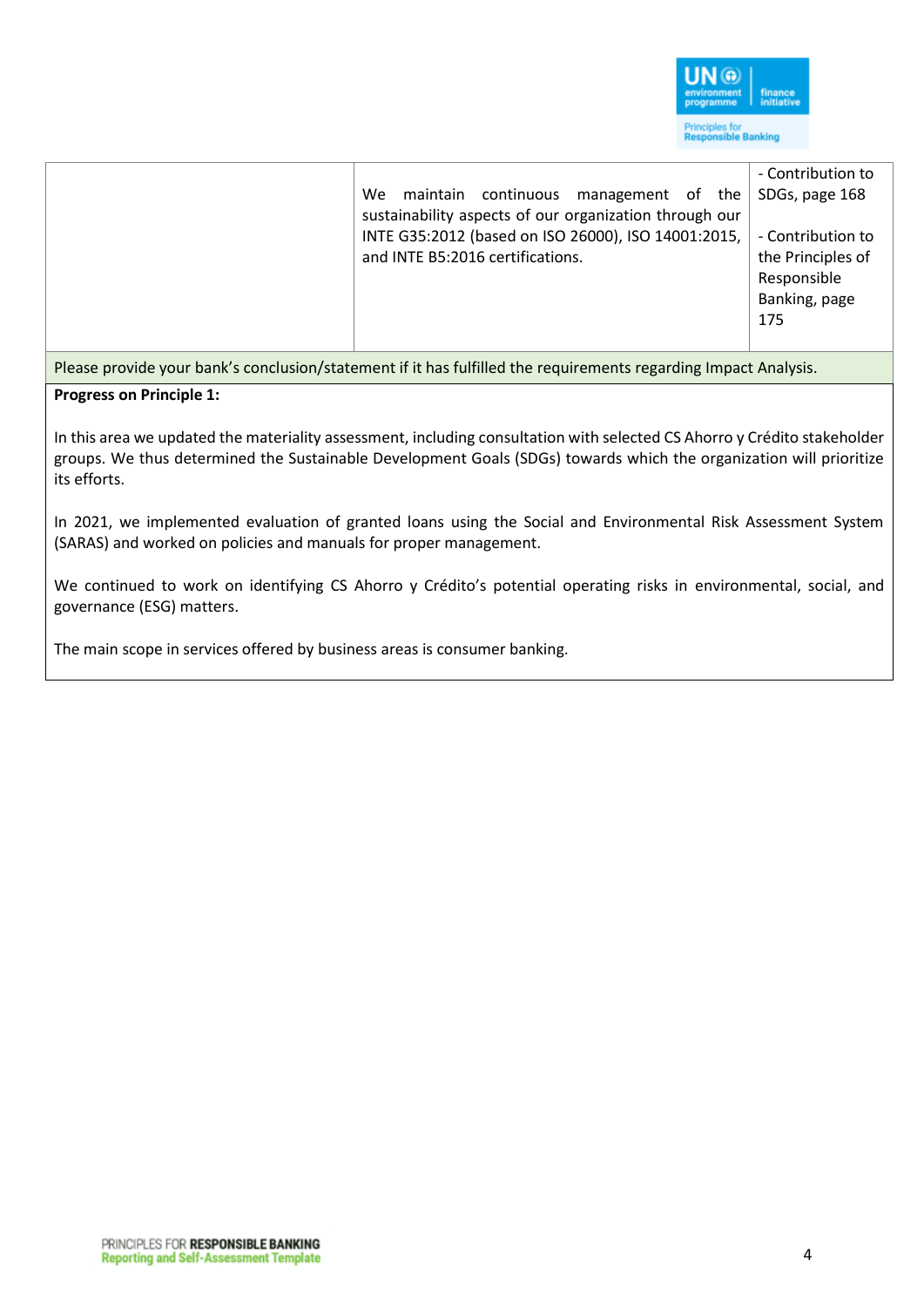



#### **Principle 2: Impact and Target Setting**

**We will work to continuously increase our positive impacts while reducing the negative impacts on, and managing the risks to, people and environment resulting from our activities, products and services. To this end, we will set and publish targets where we can have the most significant impacts.**

|                              |                                                            | CS Grupo 2021     |
|------------------------------|------------------------------------------------------------|-------------------|
| 2.1 Impact Analysis:         | CS Ahorro y Crédito systematically analyzes pertinent      | Sustainability    |
| Show that your bank has      | matters and the impacts of its activities.                 | Report:           |
| identified the areas in      |                                                            |                   |
| which it has its most        | The materiality chapter of the Sustainability Report<br>a) |                   |
| significant<br>(potential)   | shows the methodology we use to update our                 |                   |
| positive and negative        | materiality. The material topics of CS Ahorro y            |                   |
| through<br>impact<br>an      | Crédito applicable to 2021 are:                            | - Materiality,    |
| impact<br>analysis<br>that   |                                                            | page 163          |
| fulfills<br>following<br>the | <b>ECONOMIC AREA</b>                                       |                   |
| elements:                    |                                                            |                   |
| a)<br>The<br>Scope:          | • Sustainable finances (emphasis on climate                |                   |
| bank's<br>core               | strategy and sustainable products and loans)               |                   |
| business<br>areas            | • Experience in service and innovation                     | - Due Diligence,  |
| and                          | · Digital transformation                                   | page 166          |
| products/servic              | • Cybersecurity and cyber resilience                       |                   |
| es across the                | • Crisis management (emphasis on occupational health       |                   |
| main                         | and safety)                                                |                   |
| geographies                  | • Business continuity                                      |                   |
| that the bank                | • Corporate governance                                     | - Social          |
| operates in as               |                                                            | Responsibility    |
| described under              | <b>SOCIAL AREA</b>                                         | Management        |
| 1.1. have been               |                                                            | System and IMS    |
| considered<br>in.            | • Prevention of over-indebtedness                          | Policy,           |
| the scope of the             | • Financial inclusion                                      | page 81           |
| analysis.                    | • Employee development                                     |                   |
| Scale<br>of<br>b)            | • Transparent customer and employee communications         |                   |
| In<br>Exposure:              |                                                            |                   |
| identifying<br>its           | The main business areas have been considered in the        |                   |
| areas of most                | analysis regarding management of the impacts and due       | - Environmental   |
| significant                  | diligence of CS Ahorro y Crédito, jointly with the UNEP FI | Management,       |
| impact the bank              | Impact Analysis Tool (personal loans, mortgage loans,      | page 127          |
| has considered               | working capital loans, and savings accounts).              |                   |
| where its core               |                                                            |                   |
| business / its               | In addition, since 2016 CS Ahorro y Crédito has had a      |                   |
| major activities             | social responsibility system certified under INTE          | - Contribution    |
| lie in terms of              | G35:2012, the essential working basis for which is to      | to the Principles |
| industries,                  | mitigate the negative impacts and foster the positive      | of Responsible    |
| technologies                 | impacts generated by the organization on the               | Banking, page     |
| and                          | environment and society.                                   | 83                |
| geographies.                 |                                                            |                   |
|                              |                                                            |                   |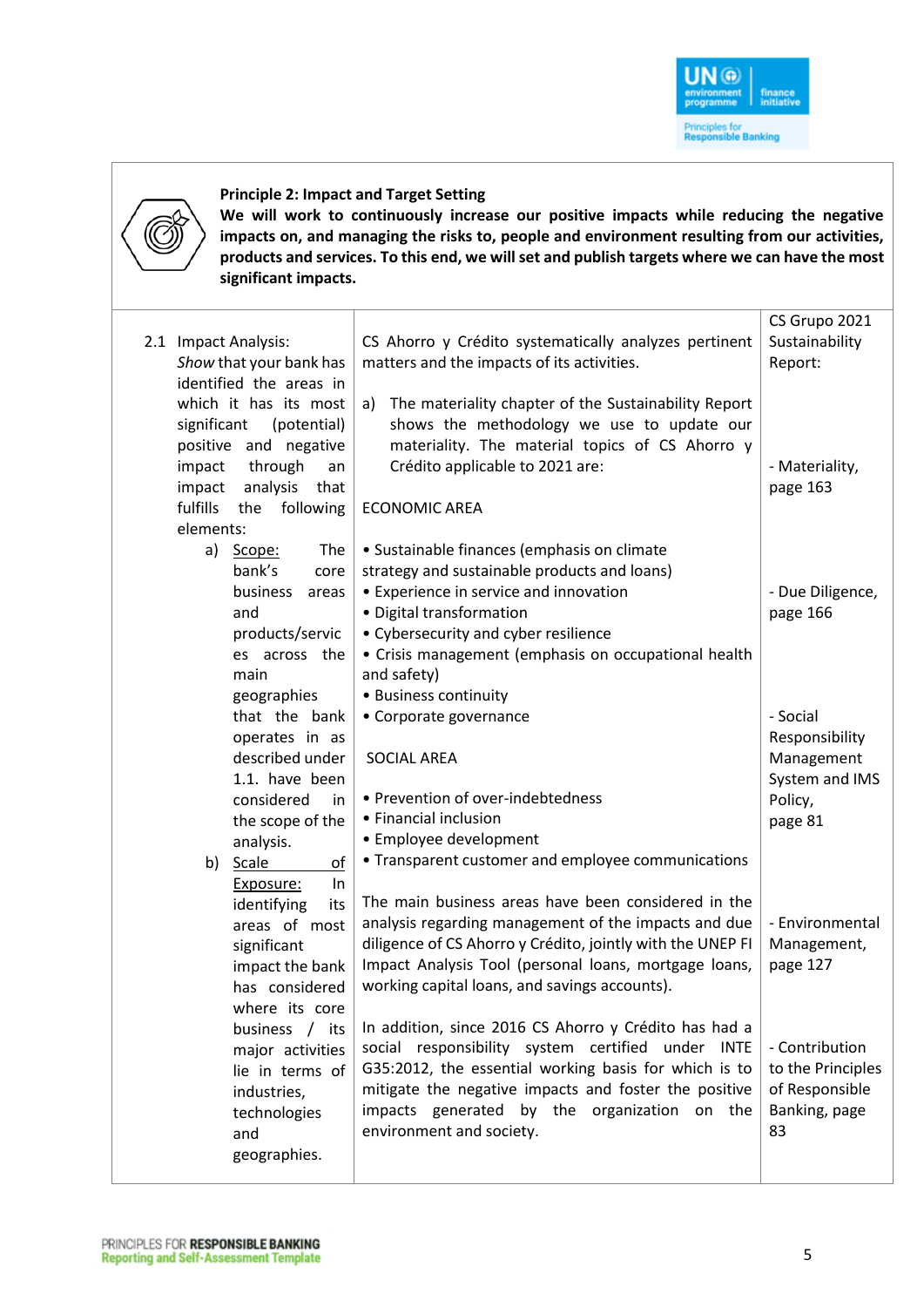

| c)  | Context<br>and<br>Relevance: Your<br>bank has taken<br>into account the<br>relevant<br>most<br>challenges and<br>priorities<br>related<br>to<br>sustainable<br>development in<br>the | CS Ahorro y Crédito carries out due diligence through<br>b)<br>identification and assessment of impacts by<br>interdisciplinary task teams with employees from<br>different areas related to the core subjects of social<br>established<br><b>ISO</b><br>26000:<br>responsibility<br>in<br>organizational governance, human rights, labor<br>practices, environment, fair operating practices,<br>consumer issues, and community involvement and<br>development.<br>and d) From the analysis using the UNEP-FI tool with<br>C) | - Responsible<br>Supply Chain,<br>page 160 |
|-----|--------------------------------------------------------------------------------------------------------------------------------------------------------------------------------------|--------------------------------------------------------------------------------------------------------------------------------------------------------------------------------------------------------------------------------------------------------------------------------------------------------------------------------------------------------------------------------------------------------------------------------------------------------------------------------------------------------------------------------|--------------------------------------------|
|     | countries/regio                                                                                                                                                                      | the "Context" data and due to the scale and intensity                                                                                                                                                                                                                                                                                                                                                                                                                                                                          |                                            |
|     | ns in which it                                                                                                                                                                       | of impact, the key responses concern over-                                                                                                                                                                                                                                                                                                                                                                                                                                                                                     |                                            |
| d)  | operates.<br><b>Scale</b><br>and                                                                                                                                                     | indebtedness in the consumer banking sector and<br>climate change and financial inclusion in the                                                                                                                                                                                                                                                                                                                                                                                                                               |                                            |
|     | Intensity/Salien                                                                                                                                                                     | commercial banking sector.                                                                                                                                                                                                                                                                                                                                                                                                                                                                                                     |                                            |
|     | ce of Impact: In                                                                                                                                                                     |                                                                                                                                                                                                                                                                                                                                                                                                                                                                                                                                |                                            |
|     | identifying<br>its                                                                                                                                                                   | Given these three significant impacts, in 2021 CS Ahorro                                                                                                                                                                                                                                                                                                                                                                                                                                                                       |                                            |
|     | areas of most<br>significant                                                                                                                                                         | y Crédito signed two commitments with the UNEP-FI, the                                                                                                                                                                                                                                                                                                                                                                                                                                                                         |                                            |
|     | the<br>impact,                                                                                                                                                                       | Commitment to Net Zero Carbon Emissions in 2050 and                                                                                                                                                                                                                                                                                                                                                                                                                                                                            |                                            |
|     | bank<br>has                                                                                                                                                                          | the Commitment to Financial Health and Inclusion, for                                                                                                                                                                                                                                                                                                                                                                                                                                                                          |                                            |
|     | considered the                                                                                                                                                                       | which we have action lines within the organization's                                                                                                                                                                                                                                                                                                                                                                                                                                                                           |                                            |
|     | scale<br>and                                                                                                                                                                         | strategy.                                                                                                                                                                                                                                                                                                                                                                                                                                                                                                                      |                                            |
|     | intensity/salien<br>of<br>the<br>ce                                                                                                                                                  | Every two years the organization consults with the                                                                                                                                                                                                                                                                                                                                                                                                                                                                             |                                            |
|     | (potential)                                                                                                                                                                          | following prioritized stakeholders: social agencies,                                                                                                                                                                                                                                                                                                                                                                                                                                                                           |                                            |
|     | social,                                                                                                                                                                              | investors, customers, business partners,<br>strategic<br>suppliers,<br>employees,<br>community,<br>partners,                                                                                                                                                                                                                                                                                                                                                                                                                   |                                            |
|     | economic<br>and<br>environmental                                                                                                                                                     | government, and regulatory authorities.                                                                                                                                                                                                                                                                                                                                                                                                                                                                                        |                                            |
|     | impacts                                                                                                                                                                              |                                                                                                                                                                                                                                                                                                                                                                                                                                                                                                                                |                                            |
|     | resulting<br>from                                                                                                                                                                    |                                                                                                                                                                                                                                                                                                                                                                                                                                                                                                                                |                                            |
|     | bank's<br>the                                                                                                                                                                        |                                                                                                                                                                                                                                                                                                                                                                                                                                                                                                                                |                                            |
|     | activities<br>and                                                                                                                                                                    |                                                                                                                                                                                                                                                                                                                                                                                                                                                                                                                                |                                            |
|     | of<br>provision<br>products<br>and                                                                                                                                                   |                                                                                                                                                                                                                                                                                                                                                                                                                                                                                                                                |                                            |
|     | services.                                                                                                                                                                            |                                                                                                                                                                                                                                                                                                                                                                                                                                                                                                                                |                                            |
|     | (Your bank should                                                                                                                                                                    |                                                                                                                                                                                                                                                                                                                                                                                                                                                                                                                                |                                            |
|     | have engaged with                                                                                                                                                                    |                                                                                                                                                                                                                                                                                                                                                                                                                                                                                                                                |                                            |
|     | relevant                                                                                                                                                                             |                                                                                                                                                                                                                                                                                                                                                                                                                                                                                                                                |                                            |
|     | stakeholders to help                                                                                                                                                                 |                                                                                                                                                                                                                                                                                                                                                                                                                                                                                                                                |                                            |
|     | inform your analysis<br>under elements c)                                                                                                                                            |                                                                                                                                                                                                                                                                                                                                                                                                                                                                                                                                |                                            |
|     | and $d$ ).)                                                                                                                                                                          |                                                                                                                                                                                                                                                                                                                                                                                                                                                                                                                                |                                            |
|     | Show that, building on                                                                                                                                                               |                                                                                                                                                                                                                                                                                                                                                                                                                                                                                                                                |                                            |
|     | this analysis, the bank                                                                                                                                                              |                                                                                                                                                                                                                                                                                                                                                                                                                                                                                                                                |                                            |
| has |                                                                                                                                                                                      |                                                                                                                                                                                                                                                                                                                                                                                                                                                                                                                                |                                            |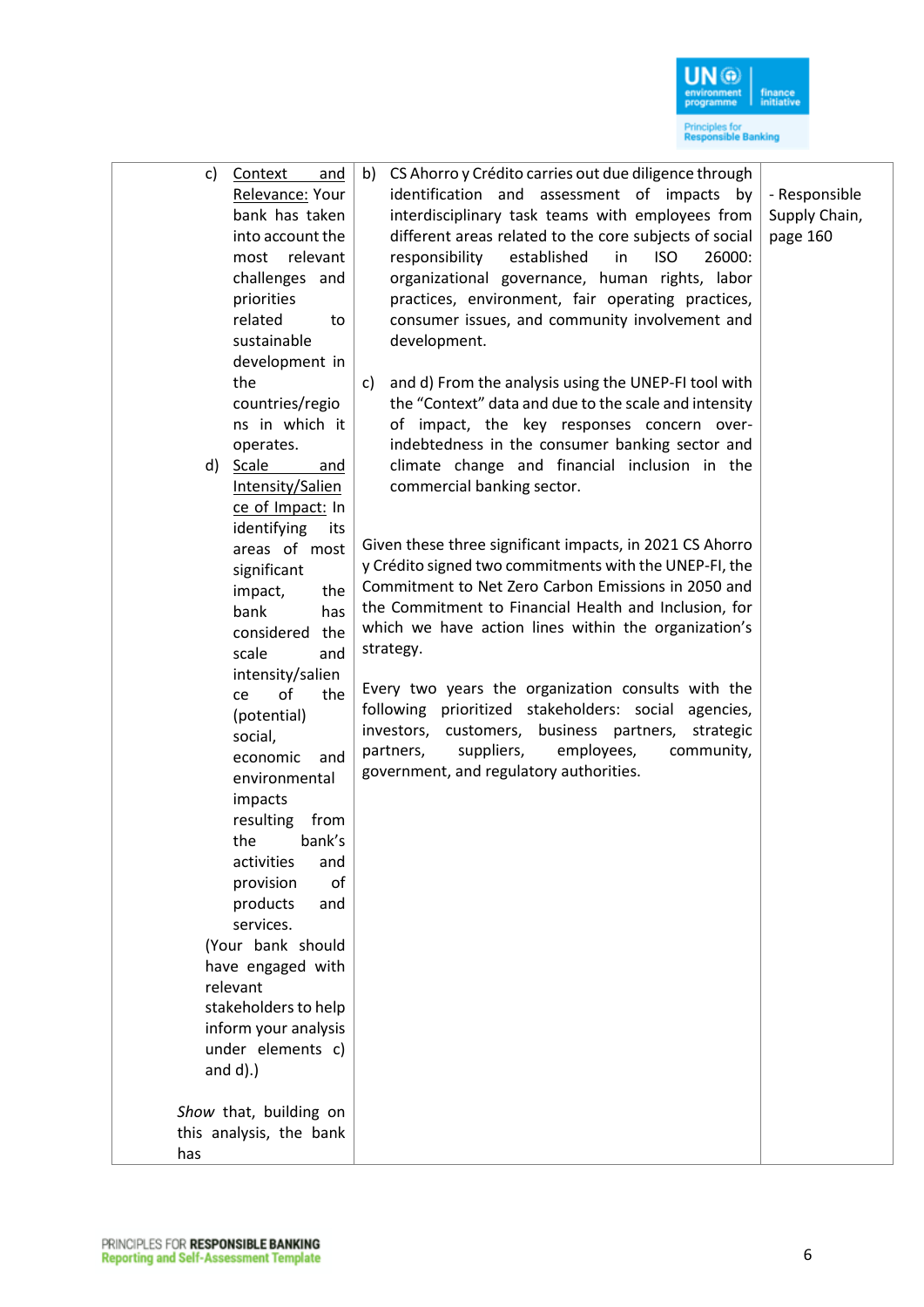

• Identified and disclosed its areas of most significant (potential) positive and negative impact, and • Identified strategic business opportunities in relation to the increase of positive impacts / reduction of negative impacts.

Please provide your bank's conclusion/statement if it has fulfilled the requirements regarding Impact Analysis.

The organization has a robust and consolidated sustainability management system in place through which for more than four years it has been continually identifying and assessing the positive and negative impacts of our activities and carrying out due diligence.

With our commitment to the Principles of Responsible Banking and the use of the Impact Analysis Tool, as of 2019 we have identified each of the most significant areas and analyzed in greater depth the kinds of activities being financed, aligning our strategy with the Sustainable Development Goals and the Principles of Responsible Banking.

We thus took into account the challenges and priorities of CS Ahorro y Crédito as they relate to our country's needs and identified strategic business opportunities for increasing positive impacts and reducing negative impacts.

This is evidenced in our continued recertification in INTEG35:2012 and ISO 14001, our signing of the Principles of Responsible Banking and Net Zero Banking Alliance, and in 2021 the signing of the new Commitment to Financial Health and Inclusion. This all backs our commitment to managing our impacts on society, people, and the environment.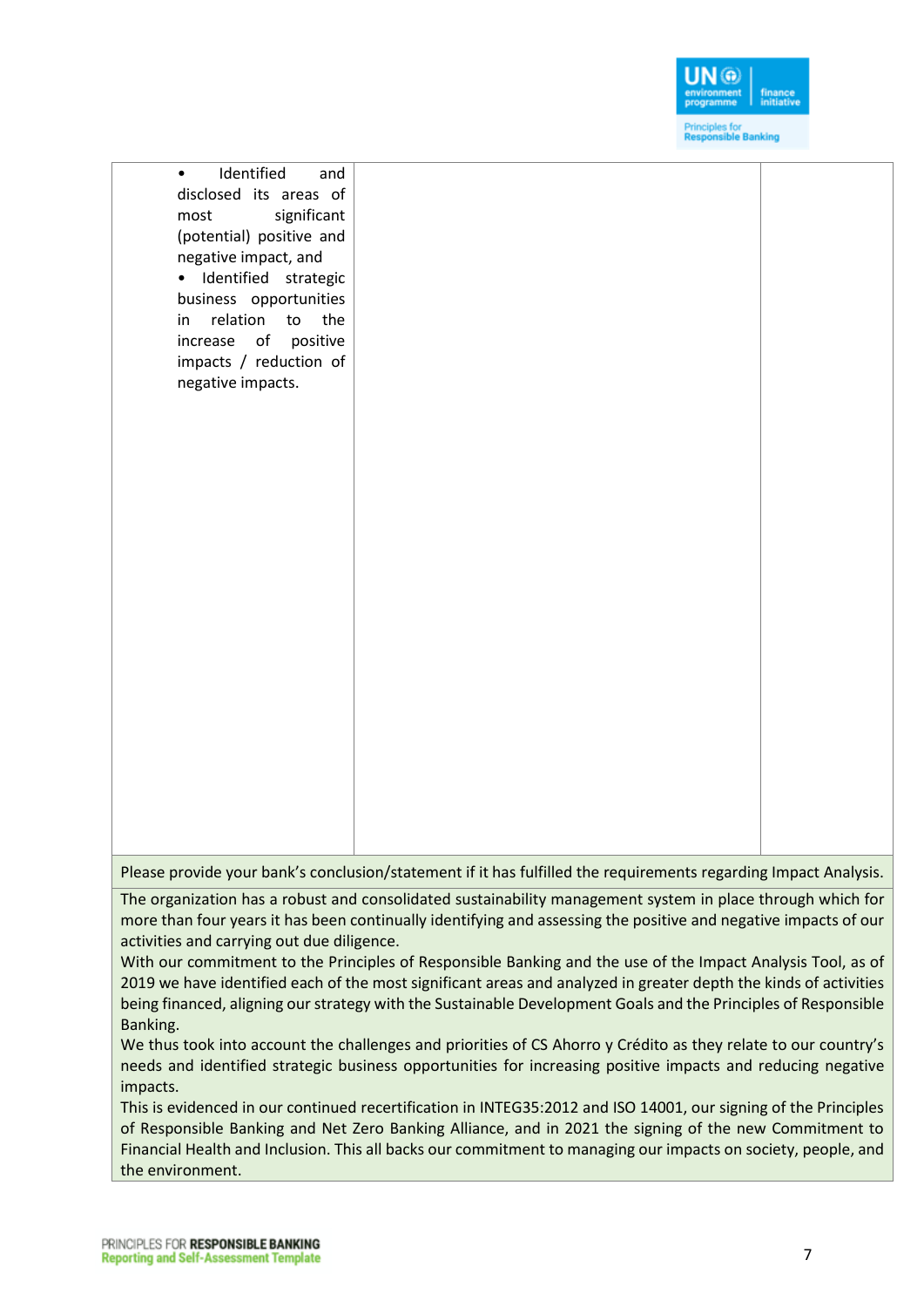

| Target<br>2.2 Impact<br>and<br>Setting<br>Show that the bank has<br>set and published a<br>of<br>minimum<br>two                           | Within its strategic, operational, and tactical objectives,<br>CS Ahorro y Crédito aligns the material subjects, the<br>most significant impacts, and the targets it wishes to<br>reach on the three sustainability dimensions. | CS Grupo 2021<br>Sustainability<br>Report:<br>The results of<br>subjects<br>these |
|-------------------------------------------------------------------------------------------------------------------------------------------|---------------------------------------------------------------------------------------------------------------------------------------------------------------------------------------------------------------------------------|-----------------------------------------------------------------------------------|
| Measurable<br>Specific,<br>(can be qualitative or<br>quantitative),<br>Achievable,<br>Relevant<br>Time-bound<br>and                       | Based on our triple wellbeing strategy, we proposed<br>targets for:<br>• Sound, profitable, and sustainable growth<br>• Innovation and digital acceleration                                                                     | are shown in all<br>the chapters of<br>2021<br>the<br>Sustainability<br>Report.   |
| (SMART) targets, which<br>address at least two of<br>the identified "areas of<br>significant<br>most<br>impact", resulting from           | • Excellence and improvement management<br>• Image and reputation<br>• Social and environmental management<br>• Regulatory process management<br>• Human, organizational, and knowledge capital                                 | $-2021$<br>Milestones,<br>page 22                                                 |
| the bank's activities and<br>provision of products<br>and services.<br>Show that these targets                                            | Within the Integrated Management System, in turn, are<br>the commitments and subjects on which CS Ahorro y<br>Crédito is working, which include the core subjects under                                                         | - Contribution<br>to the Principles<br>of Responsible                             |
| are linked to and drive<br>alignment<br>with<br>and<br>greater contribution to<br>appropriate Sustainable                                 | Responsibility according to ISO 2600.<br>The strategic objectives of CS Ahorro y Crédito end in<br>2022, so this year the challenge is to define long-term                                                                      | Banking, page<br>83<br>- Social                                                   |
| Development Goals, the<br>of<br>the<br>goals<br>Paris<br>Agreement, and other<br>international,<br>relevant<br>national<br>regional<br>or | objectives regarding the impacts of financial health and<br>inclusion and climate change.                                                                                                                                       | Responsibility<br>Management<br>System and IMS<br>Policy,<br>page 81              |
| frameworks. The bank<br>should have identified a<br>baseline<br>(assessed<br>against<br>particular<br>a                                   |                                                                                                                                                                                                                                 |                                                                                   |
| have set<br>year) and<br>this<br>targets<br>against<br>baseline.<br>Show that the bank has                                                |                                                                                                                                                                                                                                 |                                                                                   |
| analyzed<br>and<br>acknowledged<br>significant<br>(potential)<br>negative impacts of the                                                  |                                                                                                                                                                                                                                 |                                                                                   |
| set targets on other                                                                                                                      |                                                                                                                                                                                                                                 |                                                                                   |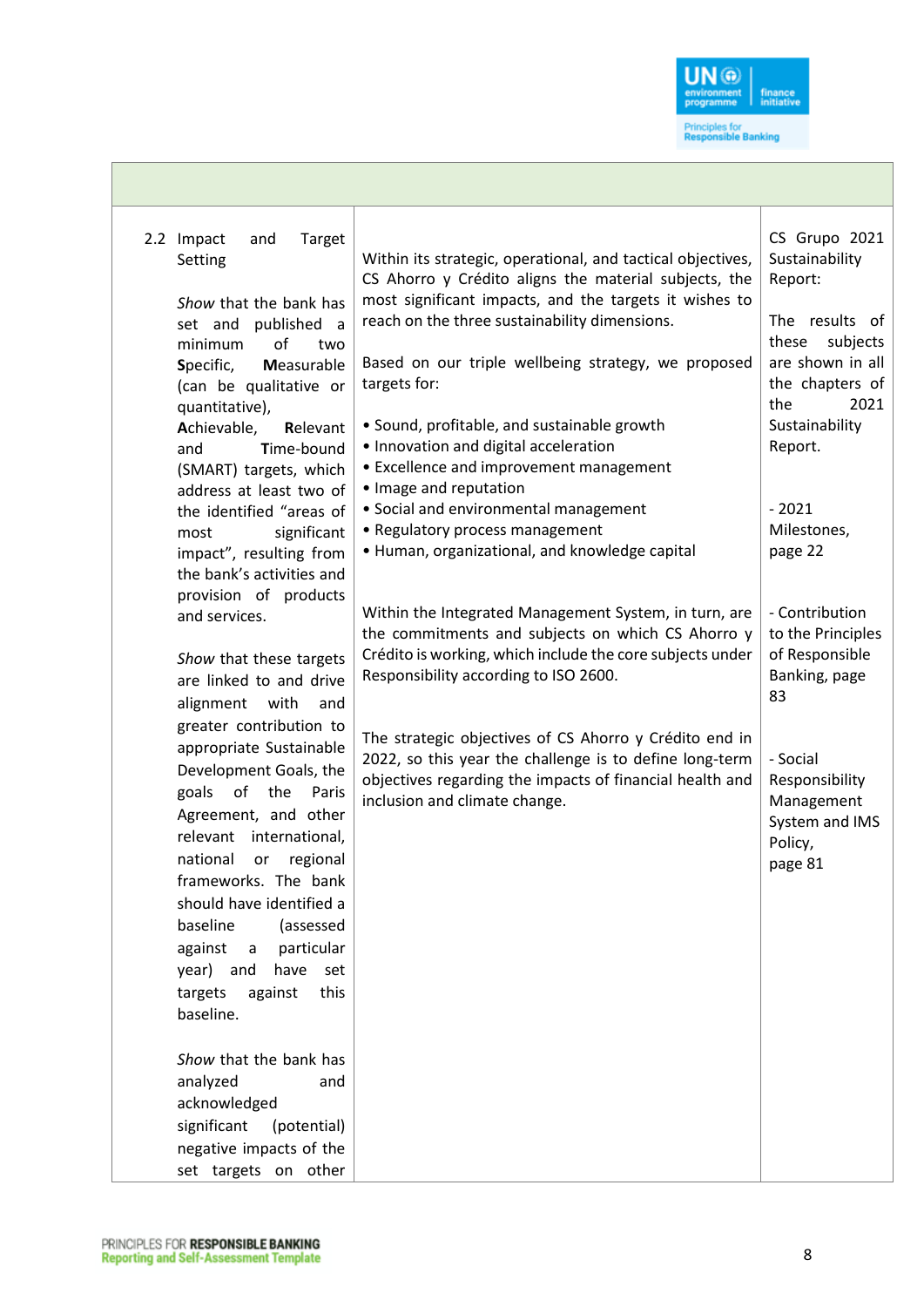

| dimensions of the SDG /<br>climate<br>change<br>society's goals and that<br>it has set out relevant<br>actions<br>mitigate<br>to<br>those as far as feasible<br>to maximize the net<br>positive impact of the<br>set targets.                                                                                                                                                                                    | Please provide your bank's conclusion/statement if it has fulfilled the requirements regarding Target Setting.<br>The organization has set targets and areas of improvement in its organizational strategy that involve aspects of<br>sustainability and metrics for its monitoring, control, and follow-up.                                                                                                                                                                                                                |                                                                                   |
|------------------------------------------------------------------------------------------------------------------------------------------------------------------------------------------------------------------------------------------------------------------------------------------------------------------------------------------------------------------------------------------------------------------|-----------------------------------------------------------------------------------------------------------------------------------------------------------------------------------------------------------------------------------------------------------------------------------------------------------------------------------------------------------------------------------------------------------------------------------------------------------------------------------------------------------------------------|-----------------------------------------------------------------------------------|
| 2.3 Plans<br>for<br>Target<br>Implementation<br>and<br>Monitoring<br>Show that your bank has<br>defined<br>actions<br>and<br>milestones to meet the<br>set targets.<br>Show that your bank has<br>put in place the means<br>to measure and monitor<br>progress against the set<br>targets. Definitions of<br>performance<br>key<br>indicators, any changes<br>in these definitions, and<br>rebasing<br>of<br>any | The organization has put in place actions for monitoring<br>the strategy, targets, and action plans.<br>All the targets and their related commitments are<br>monitored within the strategy area.<br>The results are reported and delivered quarterly, every<br>six months, and annually, and are communicated to the<br>established upper-level decision-making bodies.<br>The final results are shown in the GRI report prepared<br>every year by Grupo CS, which includes CS Ahorro y<br>Crédito as one of its companies. | CS Grupo 2021<br>Sustainability<br>Report:<br>Corporate<br>Governance,<br>page 35 |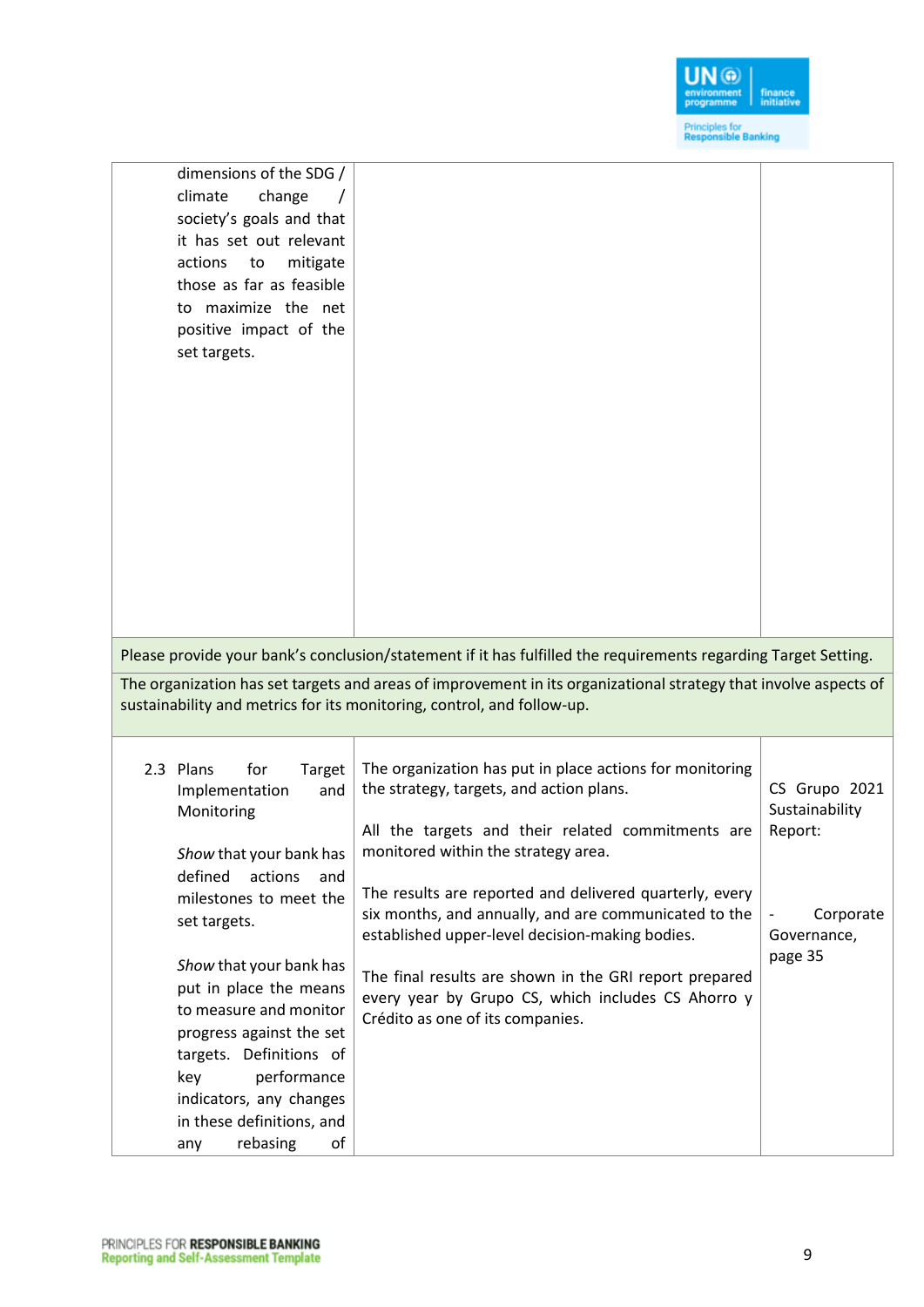

| baselines<br>should<br>be<br>transparent.<br>Implementation and Monitoring.                                                                                                                                                                                                                                                                                                                                                                                                                                                                                                                                                                                             | Please provide your bank's conclusion/statement if it has fulfilled the requirements regarding Plans for Target<br>The organization has set up a specific area for monitoring all targets and their related commitments and<br>reporting regularly on their scope to the established governance bodies.                                                                                                                                                                                                                                                                                                                                                                                                                                                                                                                                                                                                                                                                                                                                                                                                         |                                                                                                                                                                 |
|-------------------------------------------------------------------------------------------------------------------------------------------------------------------------------------------------------------------------------------------------------------------------------------------------------------------------------------------------------------------------------------------------------------------------------------------------------------------------------------------------------------------------------------------------------------------------------------------------------------------------------------------------------------------------|-----------------------------------------------------------------------------------------------------------------------------------------------------------------------------------------------------------------------------------------------------------------------------------------------------------------------------------------------------------------------------------------------------------------------------------------------------------------------------------------------------------------------------------------------------------------------------------------------------------------------------------------------------------------------------------------------------------------------------------------------------------------------------------------------------------------------------------------------------------------------------------------------------------------------------------------------------------------------------------------------------------------------------------------------------------------------------------------------------------------|-----------------------------------------------------------------------------------------------------------------------------------------------------------------|
| 2.4 Progress<br>on<br><b>Implementing Targets</b><br>For<br>each<br>target<br>separately:<br>Show that your bank has<br>implemented<br>the<br>actions it had previously<br>defined to meet the set<br>target.<br>Or explain why actions<br>could<br>not<br>be<br>implemented / needed<br>to be changed and how<br>your bank is adapting its<br>plan to meet its set<br>target.<br>Report on your bank's<br>progress over the last 12<br>months (up to<br>18<br>months in your first<br>after<br>reporting<br>becoming a signatory)<br>towards achieving each<br>of the set targets and<br>the<br>impact<br>your<br>resulted<br>progress<br>in<br>(where feasible<br>and | The organization's results are reported in the GRI report.<br>2021 Milestones:<br>Launch of the new Grupo CS identity;<br>First Latin American cooperative to sign the Net<br>Zero Banking Alliance (UNEP FI);<br>First Latin American cooperative to sign the<br>Commitment to Financial Health and Inclusion<br>(UNEP FI);<br>Commitment to PCAF (Partnership for Carbon<br>$\bullet$<br>Accounting Financials);<br>More than ¢39 billion placed as financial relief<br>٠<br>due to COVID-19;<br>More than ¢600 million in social investment;<br>A total of ¢6,195 million in SARAS-evaluated<br>loans;<br>118 beneficiary members of the Financial<br>Coaching program;<br>¢373,244,509 million [sic] invested in education<br>and training;<br>¢6,904 million provided to help small businesses<br>recover from the pandemic;<br>1,042,120 transactions on digital channels;<br>¢2,183 million in loans for financing green<br>projects;<br>70% of employees working from home;<br>Score of 89 on the Great Place to Work<br>evaluation; and<br>• 251 new households in the "Blue Household"<br>initiative. | CS Grupo 2021<br>Sustainability<br>Report:<br>$-2021$<br>Milestones,<br>page 23<br>- Contribution<br>to the Principles<br>of Responsible<br>Banking, page<br>83 |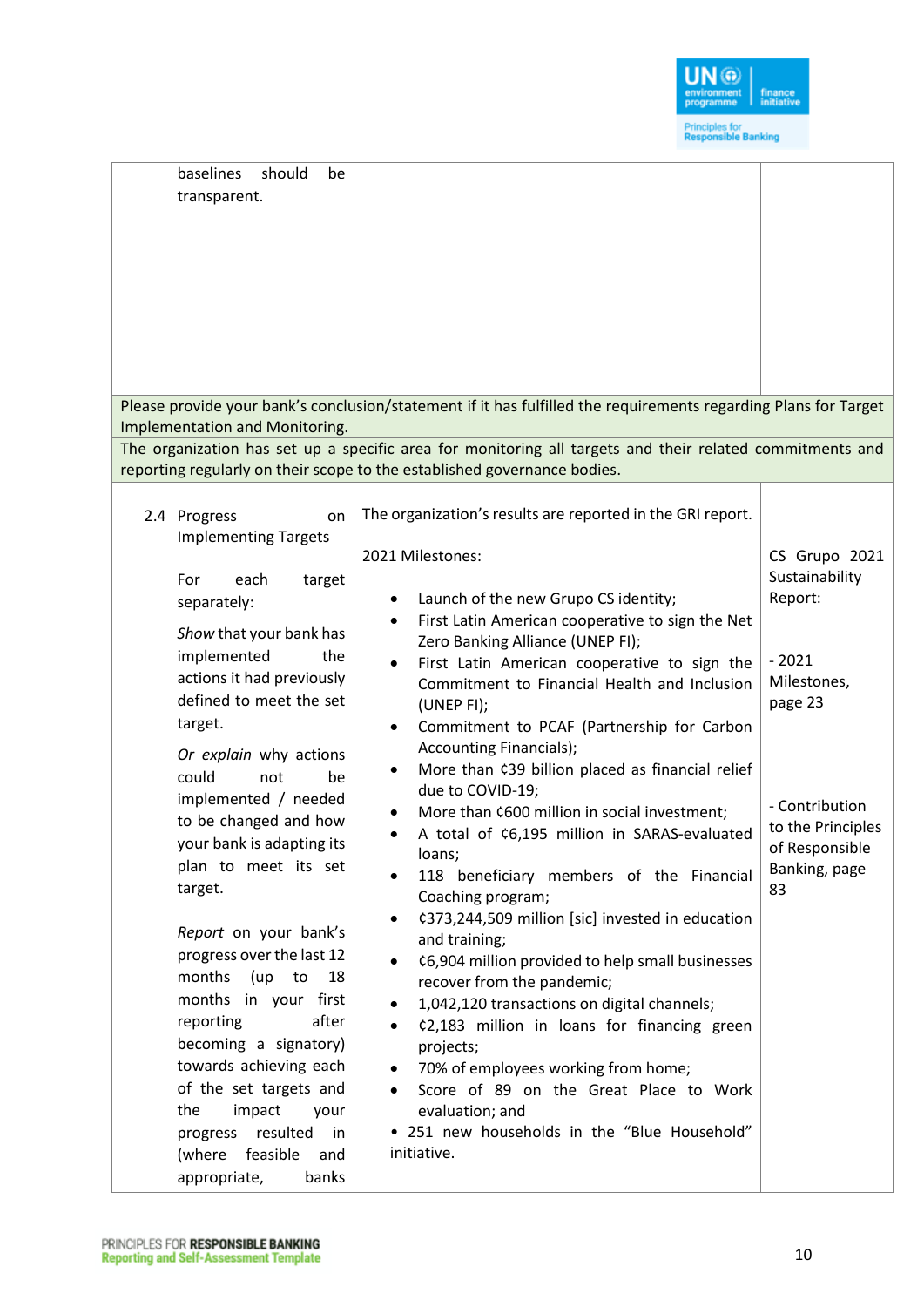

| should<br>include<br>quantitative<br>disclosures).                                                                                                                                                                                                                  |                                                                                                                                                                                                                                                                                                                                                                                |                                            |
|---------------------------------------------------------------------------------------------------------------------------------------------------------------------------------------------------------------------------------------------------------------------|--------------------------------------------------------------------------------------------------------------------------------------------------------------------------------------------------------------------------------------------------------------------------------------------------------------------------------------------------------------------------------|--------------------------------------------|
|                                                                                                                                                                                                                                                                     |                                                                                                                                                                                                                                                                                                                                                                                |                                            |
|                                                                                                                                                                                                                                                                     |                                                                                                                                                                                                                                                                                                                                                                                |                                            |
|                                                                                                                                                                                                                                                                     |                                                                                                                                                                                                                                                                                                                                                                                |                                            |
|                                                                                                                                                                                                                                                                     | Please provide your bank's conclusion/statement if it has fulfilled the requirements regarding Progress on                                                                                                                                                                                                                                                                     |                                            |
| Implementing Targets.                                                                                                                                                                                                                                               |                                                                                                                                                                                                                                                                                                                                                                                |                                            |
| Progress on Principle 2:                                                                                                                                                                                                                                            |                                                                                                                                                                                                                                                                                                                                                                                |                                            |
| matters.                                                                                                                                                                                                                                                            | We are continuing our work on identifying significant impacts and operating impacts of Grupo CS in ESG                                                                                                                                                                                                                                                                         |                                            |
|                                                                                                                                                                                                                                                                     | We continue to assess risks and impacts (positive and/or negative) with regard to the country's situation.                                                                                                                                                                                                                                                                     |                                            |
|                                                                                                                                                                                                                                                                     | We continue to strengthen our portfolio with products and services that generate positive impacts for members<br>and customers, fostering financial inclusion and ensuring their financial health.                                                                                                                                                                             |                                            |
|                                                                                                                                                                                                                                                                     | With regard to consumer banking, the main impact is financial health and inclusion, so in December we signed<br>the UNEP FI's Commitment to Financial Health and Inclusion.                                                                                                                                                                                                    |                                            |
|                                                                                                                                                                                                                                                                     | At present the organization is expanding its operation to members with their own businesses. The most<br>significant impacts for this segment are climate change and financial inclusion.                                                                                                                                                                                      |                                            |
| footprint baseline for defining targets.                                                                                                                                                                                                                            | In addition, as a result of our signing of the UNEP FI's Net Zero Banking Alliance we are creating a carbon                                                                                                                                                                                                                                                                    |                                            |
| Principle 3: Clients and Customers (of goods and services)<br>We will work responsibly with our clients and our customers to encourage sustainable<br>practices and enable economic activities that create shared prosperity for current and future<br>generations. |                                                                                                                                                                                                                                                                                                                                                                                |                                            |
| 3.1 Provide an overview of<br>policies<br>the<br>and<br>practices your bank has<br>and/or<br>place<br>in<br>is<br>planning to put in place<br>to promote responsible<br>relationships with its<br>customers. This should<br>include<br>high-level                   | Sustainable finances refer to investments according to<br>environmental and social criteria. This approach enables<br>customers to ensure that their investments generate a<br>return and positively impact society and/or the<br>environment. Moreover, it enables financial institutions<br>to contribute directly to sustainability through their<br>products and services. | CS Grupo 2021<br>Sustainability<br>Report: |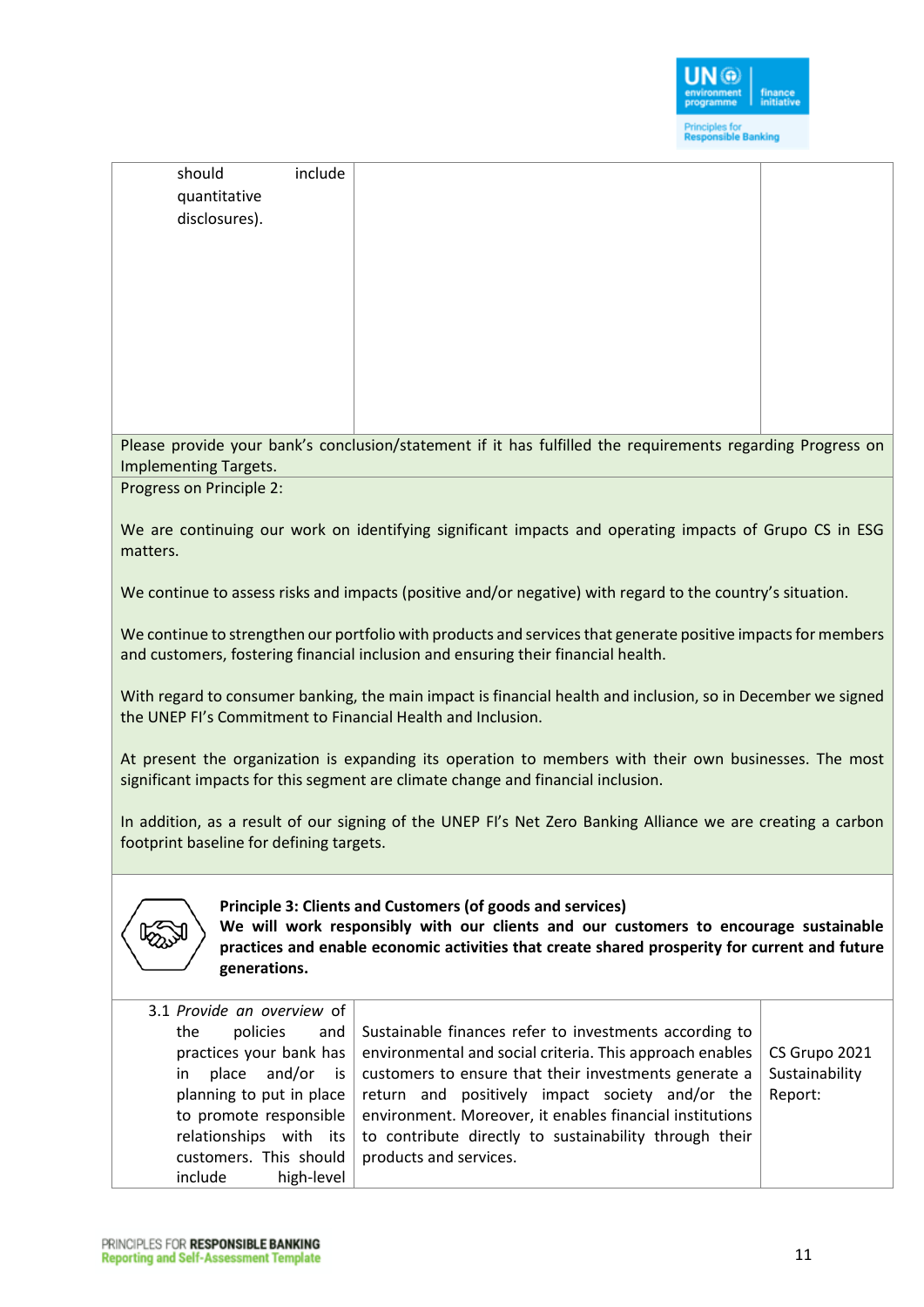

| information<br>any<br>on<br>and<br>programmes<br>implemented<br>actions<br>(and/or planned), their<br>scale<br>and,<br>where<br>possible,<br>the<br>results<br>thereof. | CS Ahorro y Crédito is aware of the importance of<br>working on this subject and during 2021 it focused on<br>evolving a portfolio of financial products and services<br>that can benefit different social sectors, such as, for<br>instance, nonbankarized women over the age of 18, for<br>the purpose of encouraging gender equality and<br>strengthening businesses and entrepreneurs from<br>vulnerable economic strata. | - Sustainable<br>Finance, page<br>85                                |
|-------------------------------------------------------------------------------------------------------------------------------------------------------------------------|-------------------------------------------------------------------------------------------------------------------------------------------------------------------------------------------------------------------------------------------------------------------------------------------------------------------------------------------------------------------------------------------------------------------------------|---------------------------------------------------------------------|
|                                                                                                                                                                         | The following are the three sustainable products on<br>which CS Ahorro y Crédito worked for its customers and<br>members during 2021:                                                                                                                                                                                                                                                                                         |                                                                     |
|                                                                                                                                                                         | • Exito credit card: The Exito credit card came out of a<br>partnership with the catalogue sales company El Éxito<br>Betancur, whose main target public is women.                                                                                                                                                                                                                                                             | - Products that<br><b>Foster Financial</b><br>Inclusion, page<br>87 |
|                                                                                                                                                                         | This financial product gives this sector of the population<br>a payment option aimed at increasing their working<br>capital and overall wellbeing and inserting them into the<br>national financial system.                                                                                                                                                                                                                   |                                                                     |
|                                                                                                                                                                         | In addition, during 2021 a total of ¢235 million colones<br>was billed through 187 credit cards.                                                                                                                                                                                                                                                                                                                              |                                                                     |
|                                                                                                                                                                         | The 2025 target for CS Ahorro y Crédito is to place<br>approximately 5,000 Exito credit cards.                                                                                                                                                                                                                                                                                                                                |                                                                     |
|                                                                                                                                                                         | • FIDEIMAS training and finance trust:                                                                                                                                                                                                                                                                                                                                                                                        |                                                                     |
|                                                                                                                                                                         | The IMAS trust is aimed at financing additional and<br>deficiency guarantees through loans with favorable<br>interest rates for businesses and companies in<br>vulnerable sectors.                                                                                                                                                                                                                                            |                                                                     |
|                                                                                                                                                                         | These financing conditions seek to help and boost a<br>market segment that faces difficulties for economic<br>development and business growth.                                                                                                                                                                                                                                                                                |                                                                     |
|                                                                                                                                                                         | During 2021, we placed six formalized transactions<br>representing 14.8 million colones.                                                                                                                                                                                                                                                                                                                                      |                                                                     |
|                                                                                                                                                                         | • Credito Plus:                                                                                                                                                                                                                                                                                                                                                                                                               |                                                                     |
|                                                                                                                                                                         | The goal of Credito Plus is to provide financing to<br>individuals or businesses for purchasing technologies<br>that promote more efficient natural resource use and                                                                                                                                                                                                                                                          |                                                                     |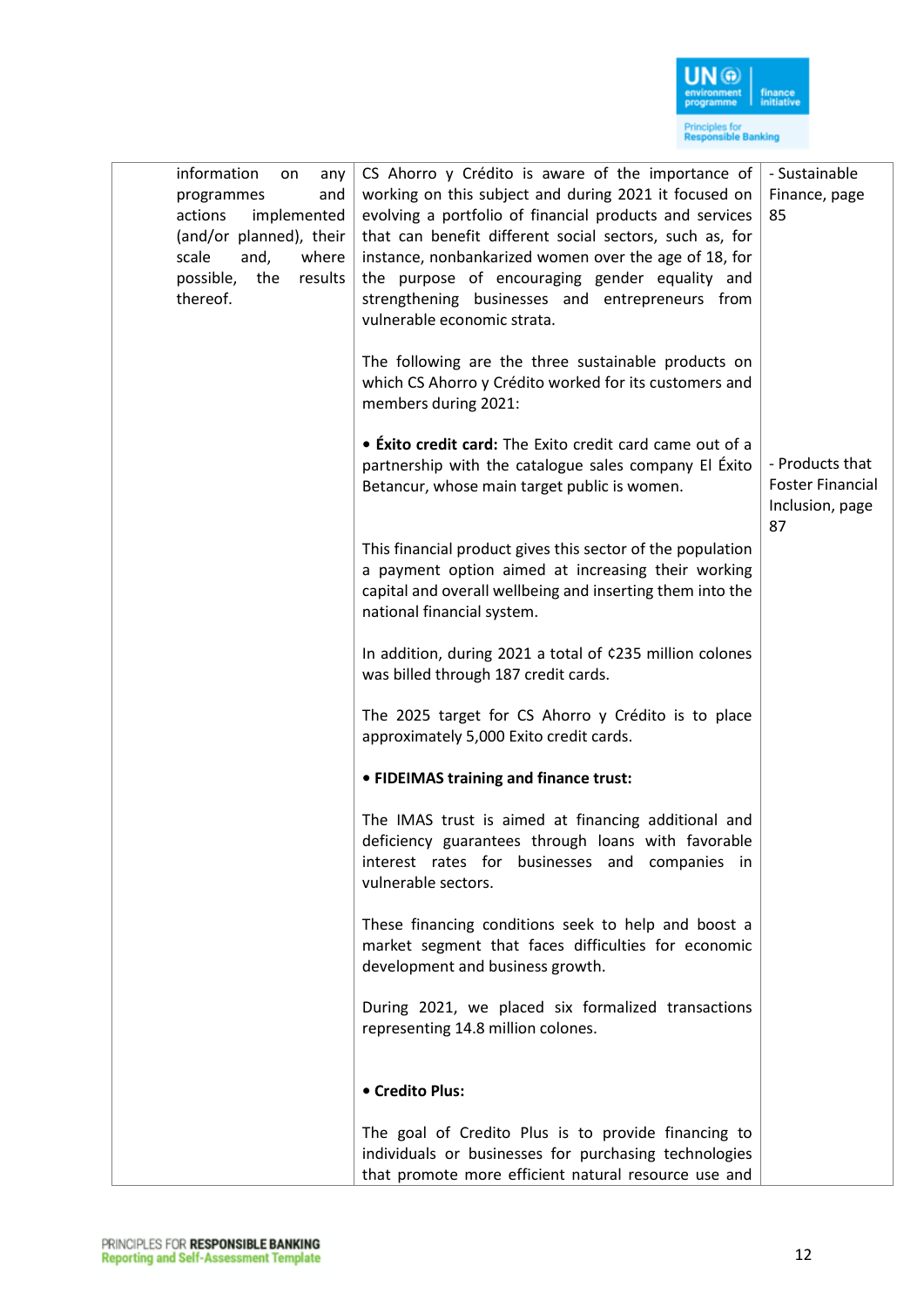

|                                                                                                                                                                                                                                 | savings in electrical energy and potable water<br>consumption or for supporting mobility projects with<br>low or no carbon emissions.                                                                                                                                                                                                                                                                   |                                                                                 |
|---------------------------------------------------------------------------------------------------------------------------------------------------------------------------------------------------------------------------------|---------------------------------------------------------------------------------------------------------------------------------------------------------------------------------------------------------------------------------------------------------------------------------------------------------------------------------------------------------------------------------------------------------|---------------------------------------------------------------------------------|
|                                                                                                                                                                                                                                 | Each of these categories has policies, methodologies,<br>products, and integrated programs in place to help<br>consumers prevent and mitigate over-indebtedness and<br>improve their liquidity and quality of life.                                                                                                                                                                                     |                                                                                 |
|                                                                                                                                                                                                                                 | For this period, the programs had 276 customers for a<br>total of 2,183,541,727 million [sic] colones.                                                                                                                                                                                                                                                                                                  |                                                                                 |
|                                                                                                                                                                                                                                 | • Rescate (Rescue) Plan:                                                                                                                                                                                                                                                                                                                                                                                | - Refinancing,<br>page 92                                                       |
|                                                                                                                                                                                                                                 | Rescate Plan 1.0 is a solution aimed at members whose<br>personal and family finances are in jeopardy. It offers<br>them a credit option with a preferential interest rate to<br>consolidate their internal and external debts. A total of<br>¢2,677 million was approved throughout 2021 for 225<br>debt consolidations.                                                                               |                                                                                 |
| 3.2 Describe how your bank<br>has worked with and/or<br>is planning to work with<br>its<br>customers<br>to<br>encourage sustainable                                                                                             | Rescate Plan 2.0: Credit aimed at members who express<br>an interest in paying off their current installments but<br>find themselves in problems because their income has<br>been negatively affected. Some 699 members were<br>benefitted by a placement of ¢8,960 million.                                                                                                                            | - Annex of<br>Audited<br>Statements                                             |
| practices and enable<br>sustainable<br>economic<br>activities. This should<br>include information on<br>actions<br>planned/implemented,<br>products and services<br>developed, and, where<br>possible, the impacts<br>achieved. | • Loan extensions:<br>To mitigate the economic impact caused by the health<br>crisis, at the start of the pandemic CS Ahorro y Crédito<br>implemented<br>across-the-board<br>an<br>three-month<br>extension to members so that they could suspend loan<br>payments without falling into arrears for a specific<br>period and their families could use the money instead for<br>dealing with the crisis. | - Contribution<br>to the Principles<br>of the UN<br>Global Compact,<br>page 175 |
|                                                                                                                                                                                                                                 | • Impulso Program:                                                                                                                                                                                                                                                                                                                                                                                      |                                                                                 |
|                                                                                                                                                                                                                                 | Impulso is CS Ahorro y Crédito's financial education<br>program. Its goal is to raise awareness and empower<br>members of the cooperative and consumers in general<br>with regard to their personal and family finances using<br>tools and methodologies that boost their individual and<br>family wellbeing as well as the organization's business<br>sustainability.                                  | - Financial<br><b>Education and</b><br>Insurance<br>Culture, page<br>88         |
|                                                                                                                                                                                                                                 | Please provide your bank's conclusion/statement if it has fulfilled the requirements regarding Progress on                                                                                                                                                                                                                                                                                              |                                                                                 |

Implementing Targets.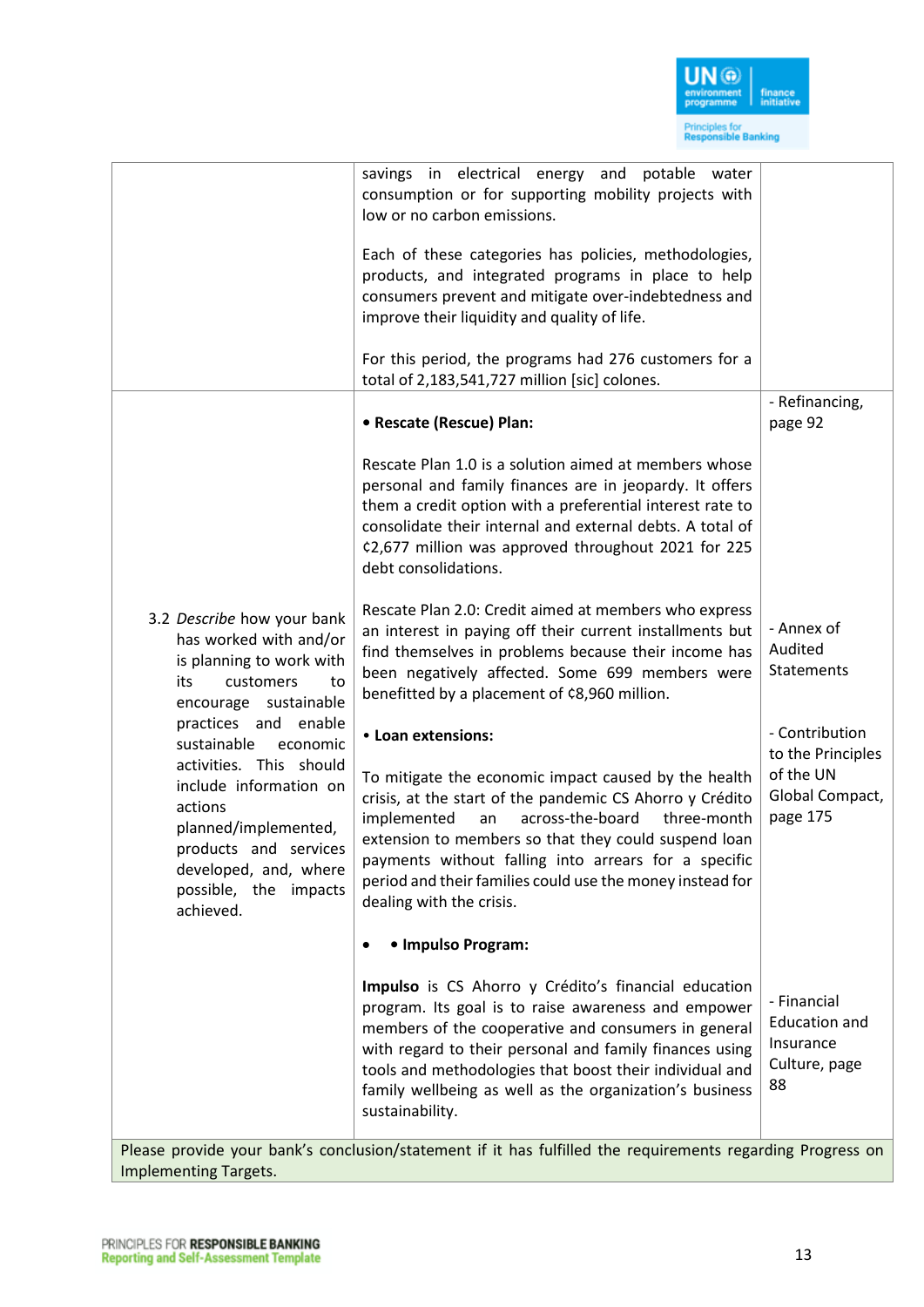

**Progress on Principle 3:** We have the Social and Environmental Risk Assessment System (SARAS) in place to prevent negative impacts from the business portfolio.

At the same time, we are promoting good environmental, social, and governance (ESG) practices among customers and members.

| <b>Principle 4: Stakeholders</b><br>to achieve society's goals.                                                                                                                                                                                                                                                                                                                                                        | We will proactively and responsibly consult, engage and partner with relevant stakeholders                                                                                                                                                                                                                                                                                                                                                                                                                                                                                                                                                                                                                                                                                                                                                                                                                                             |                                                                                                                                          |
|------------------------------------------------------------------------------------------------------------------------------------------------------------------------------------------------------------------------------------------------------------------------------------------------------------------------------------------------------------------------------------------------------------------------|----------------------------------------------------------------------------------------------------------------------------------------------------------------------------------------------------------------------------------------------------------------------------------------------------------------------------------------------------------------------------------------------------------------------------------------------------------------------------------------------------------------------------------------------------------------------------------------------------------------------------------------------------------------------------------------------------------------------------------------------------------------------------------------------------------------------------------------------------------------------------------------------------------------------------------------|------------------------------------------------------------------------------------------------------------------------------------------|
| 4.1 Describe which<br>stakeholders (or<br>groups/types of<br>stakeholders) your bank<br>has consulted, engaged,<br>collaborated or partnered<br>with for the purpose of<br>implementing these<br>Principles and improving<br>your bank's impacts. This<br>should include a high-level<br>overview of how your bank<br>has identified relevant<br>stakeholders and what<br>issues were addressed /<br>results achieved. | The sustainability developed in CS Ahorro y Crédito<br>enables it to use its line of business to transform the<br>economic wellbeing of its business strategy into<br>social and environmental wellbeing for<br>its<br>stakeholders.<br>The<br>organization<br>has<br>commitment<br>a<br>to<br>sustainability and triple wellbeing, which includes<br>within its operating processes the identification of<br>and relationship with stakeholders as well as a<br>determination of the focus of their involvement<br>with the organization.<br>It involves, in turn, consultation with stakeholders<br>regarding their expectations and<br>needs, as<br>established in ISO 26000 and good social<br>responsibility practices. This enables<br>us<br>to<br>concentrate on the sustainability commitments we<br>undertaken as a socially responsible<br>have<br>organization and with regard to national and<br>international frameworks. | CS Grupo 2021<br>Sustainability<br>Report:<br>- Stakeholder<br>Identification and<br>Evaluation, page<br>160<br>$\overline{\phantom{a}}$ |

Please provide your bank's conclusion/statement if it has fulfilled the requirements regarding Progress on Implementing Targets.

Progress on Principle 4:

As part of the materiality exercise, interest groups (stakeholders) were again identified and made participants in the process.

Different communication and approach channels are maintained in addition to the encouragement of ongoing dialogue with each stakeholder according to its relationship and activity with CS Ahorro y Crédito.

Every two years the organization consults with the following prioritized stakeholders: social agencies, members and delegates, employees, customers, government and regulatory authorities, business partners, strategic partners, suppliers, and community. This should be carried out in 2022.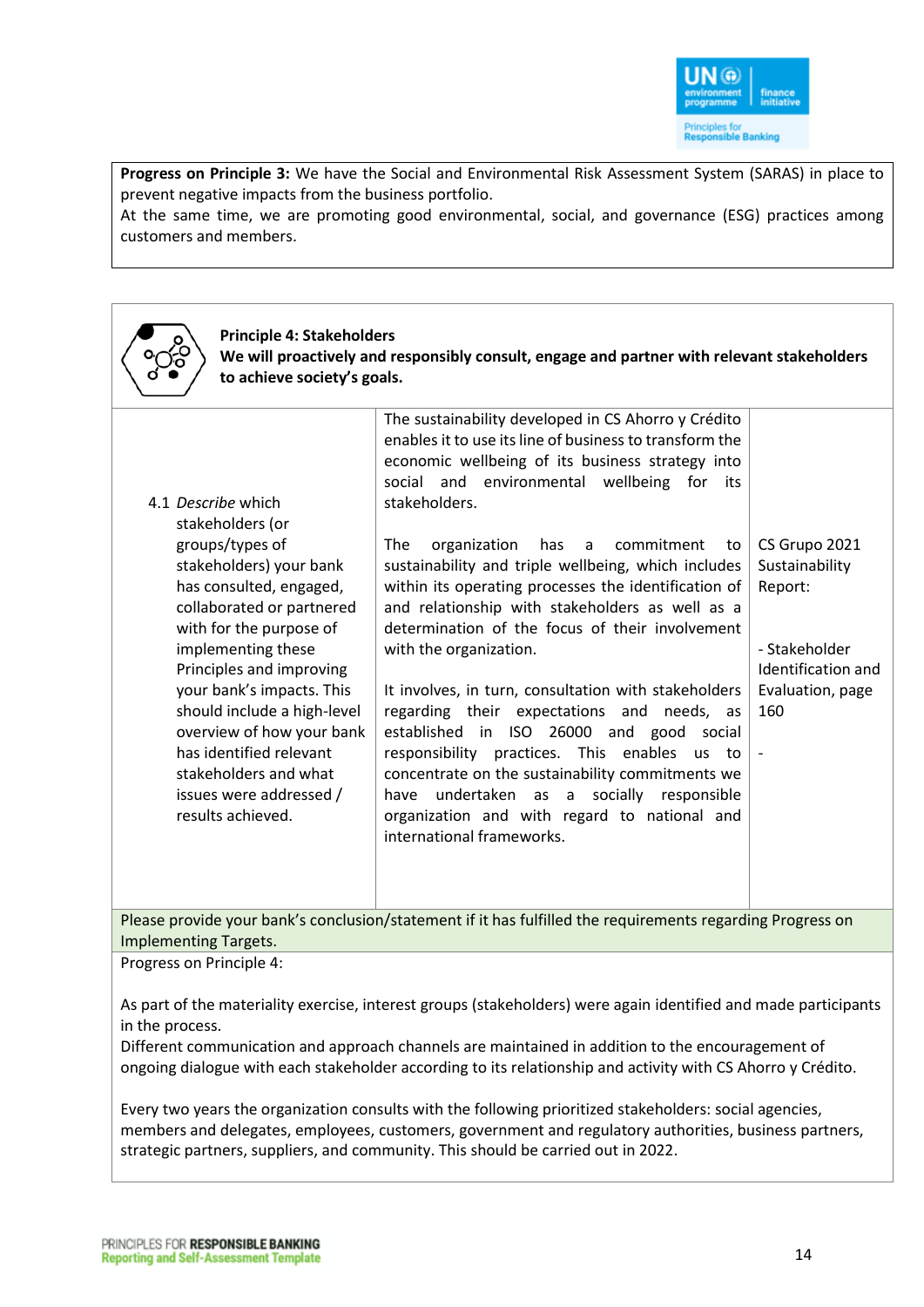

## **Principle 5: Governance and Culture**

**We will implement our commitment to these Principles through effective governance and a culture of responsible banking.**

|                                                                                                                                                                                                                                                                                           | With regard to CS Ahorro y Crédito's management<br>of impacts and due diligence, the organization's<br>social responsibility system has been certified since<br>2014 under INTE G35:2012, the fundamental<br>working basis of which is to mitigate negative<br>impacts and strengthen positive impacts caused by<br>the<br>organization on the environment and society.                                                                                                   | CS Grupo 2021<br>Sustainability<br>Report:<br>- Ethics and<br>Compliance, page<br>67                             |
|-------------------------------------------------------------------------------------------------------------------------------------------------------------------------------------------------------------------------------------------------------------------------------------------|---------------------------------------------------------------------------------------------------------------------------------------------------------------------------------------------------------------------------------------------------------------------------------------------------------------------------------------------------------------------------------------------------------------------------------------------------------------------------|------------------------------------------------------------------------------------------------------------------|
|                                                                                                                                                                                                                                                                                           | The management of this standard is led by the<br>Sustainability team and involves the Integrated<br>Management System (IMS) Administration, which is<br>the cross-cutting body that encompasses all<br>certification-related initiatives.                                                                                                                                                                                                                                 |                                                                                                                  |
| 5.1 Describe<br>the<br>relevant<br>governance structures, policies<br>and procedures your bank has<br>in place / is planning to put in<br>place to manage significant<br>positive<br>and<br>negative<br>(potential) impacts and support<br>effective implementation of the<br>Principles. | This<br>management is regulated<br>by internal<br>procedures that permit monitoring and continuous<br>work with<br>respect to social<br>responsibility<br>management and specifically the impacts and their<br>due diligence.<br>The IMS results, and specifically the main<br>Sustainability developments, are presented to the<br>corporate office as part of the senior management<br>review to be used as inputs for the organization's<br>strategic decision-making. | - Social<br>Responsibility<br>Management<br>System and IMS<br>Policy,<br>page 81<br>- Certifications,<br>page 33 |
|                                                                                                                                                                                                                                                                                           | In turn, the organization has duly formalized policies<br>and procedures in place for managing risks<br>proactively and taking advantage of opportunities<br>arising from the daily course of business. These<br>policies and procedures are duly formalized and<br>supported by the respective governance bodies;<br>this is shown in the section on corporate<br>governance.                                                                                            |                                                                                                                  |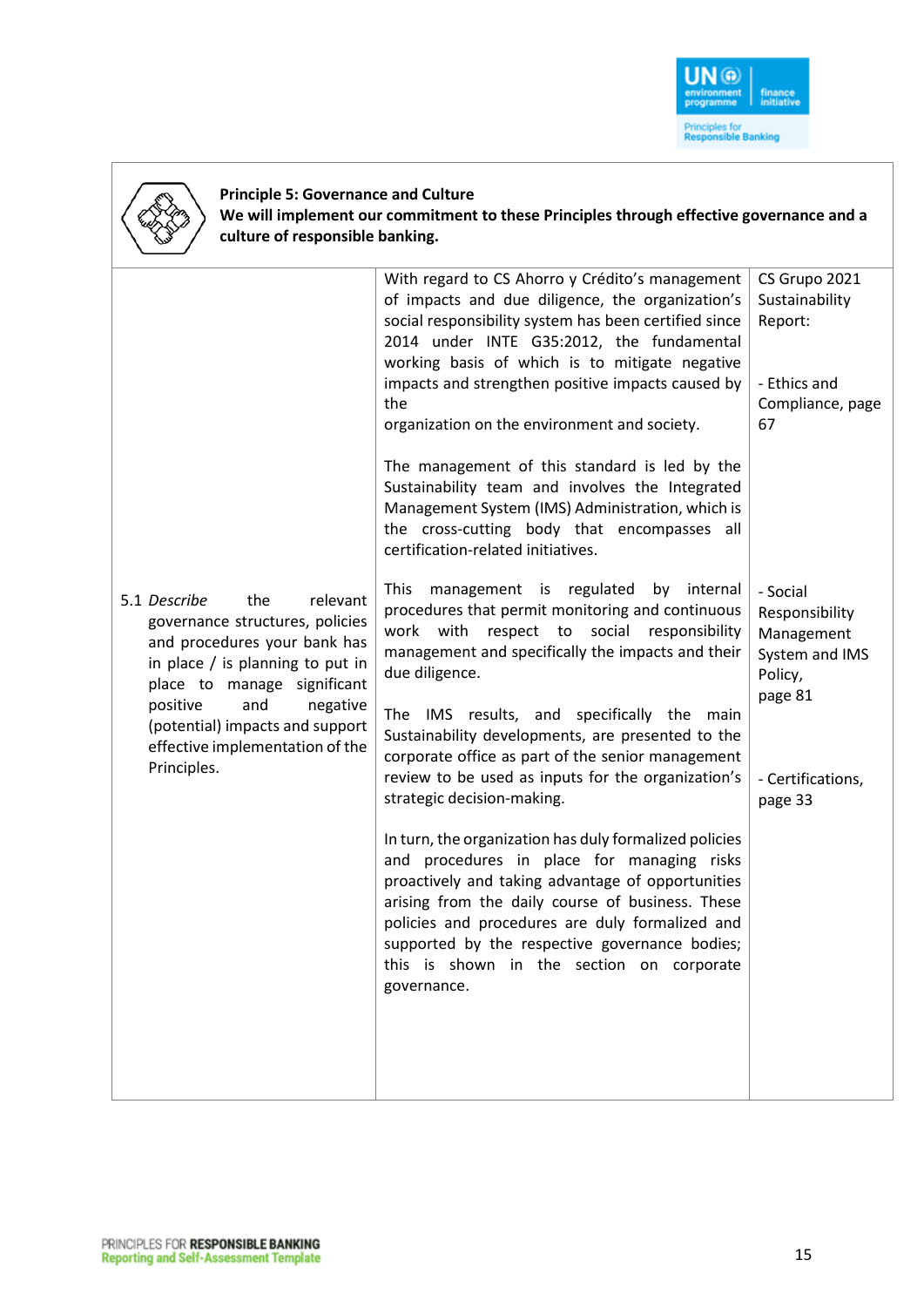

| 5.2 Describe the initiatives and<br>bank<br>has<br>measures<br>your<br>implemented or is planning to<br>implement to foster a culture of<br>responsible banking among its<br>employees. This should include<br>high-level<br>overview<br>of<br>a<br>capacity building, inclusion in<br>remuneration structures and<br>performance management and<br>leadership<br>communication,<br>amongst others.      | As part of its social responsibility efforts, the<br>delegated the<br>leadership<br>organization<br>and<br>incorporation<br>of these<br>principles<br>the<br>in<br>organization's strategy to the sustainability and<br>strategic planning unit and to the talent and<br>sustainability committee that began working in<br>2021.<br>Through an analysis of the principles and existing<br>initiatives and projects, the main results of the 2021<br>Sustainability Report were aligned with the<br>responsible banking requirements; a section was<br>created in the report for showing the analysis and<br>its compliance.<br>This was done through the respective technical<br>areas involved in the reporting and is specifically<br>shown in the section of the report entitled<br>"Contribution to the Principles for Responsible<br>Banking."<br>At the same time, with the startup of the<br>talent<br>interdisciplinary<br>and<br>sustainability<br>committee, which reports monthly to upper<br>management, we were able to better promote the<br>culture of responsible banking throughout the<br>organization. | - Contribution to<br>the Principles of<br>Responsible<br>Banking, page<br>83 |
|----------------------------------------------------------------------------------------------------------------------------------------------------------------------------------------------------------------------------------------------------------------------------------------------------------------------------------------------------------------------------------------------------------|---------------------------------------------------------------------------------------------------------------------------------------------------------------------------------------------------------------------------------------------------------------------------------------------------------------------------------------------------------------------------------------------------------------------------------------------------------------------------------------------------------------------------------------------------------------------------------------------------------------------------------------------------------------------------------------------------------------------------------------------------------------------------------------------------------------------------------------------------------------------------------------------------------------------------------------------------------------------------------------------------------------------------------------------------------------------------------------------------------------------------|------------------------------------------------------------------------------|
| 5.3 Governance Structure for<br>Implementation of the<br>Principles<br>Show that your bank has a<br>governance structure in<br>place for the<br>implementation of the<br>PRB, including:<br>a) target-setting and<br>actions to achieve targets<br>set, and<br>b) remedial action in the<br>event of targets or<br>milestones not being<br>achieved or unexpected<br>negative impacts being<br>detected. | Grupo CS's triple wellbeing strategy encourages all<br>the organization's decisions to have the three<br>sustainability pillars - the environmental, social, and<br>economic areas - as a foundation. This is an essential<br>part of the goal of implementing the Principles for<br>Responsible Banking.<br>In addition, because Grupo CS's social responsibility<br>management system is mature, the contribution to<br>the Principles and incorporation of responsible<br>banking aspects into the system could be included<br>in INTE G35:2012 and sustainability management.<br>Existing activities in Grupo CS related to this<br>standard, such as stakeholder identification and<br>consultation, due diligence, legal compliance, and<br>materiality provide significant initial headway on<br>implementing these Principles.<br>In 2020, Grupo CS's corporate governance also<br>played an essential role in consolidating the                                                                                                                                                                                  | - Corporate<br>Governance, page<br>36                                        |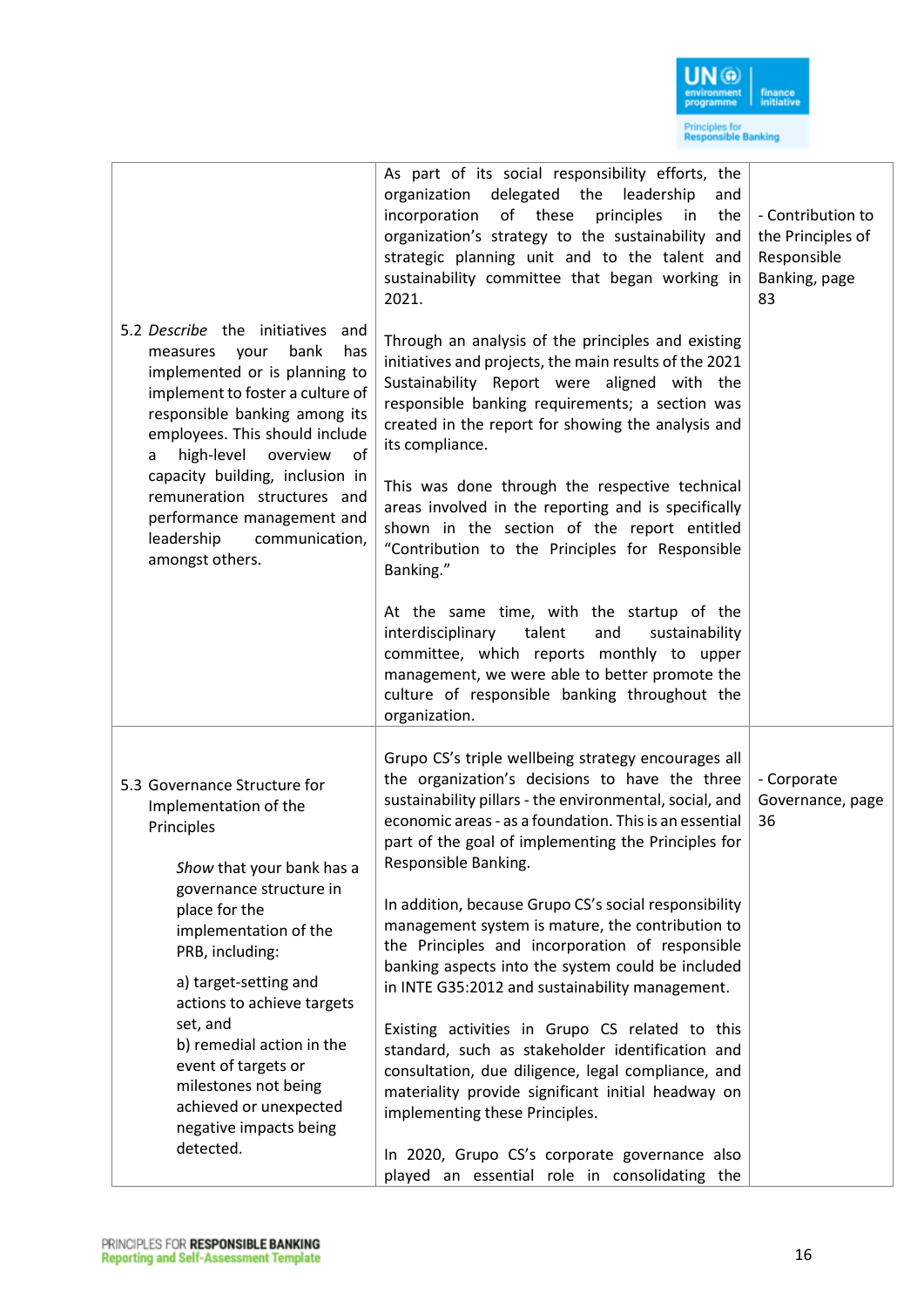

| management model by ratifying the generation of<br>the following individual strategies for addressing<br>relevant risks:                                                                                                                                                |  |
|-------------------------------------------------------------------------------------------------------------------------------------------------------------------------------------------------------------------------------------------------------------------------|--|
| • Strategic Risk Management Strategy<br>• Project Risk Management Strategy<br>• Environmental/Social Risk Management Strategy<br>• Money Laundering and Terrorism Financing Risk<br><b>Management Strategy</b><br>• Fraud Risk Management Strategy                      |  |
| Implementation in 2021 of the internal talent and<br>sustainability committee is expected to provide a<br>mechanism for accountability on issues of<br>sustainability for the organization. One of those<br>commitments is fulfillment of the<br>banking<br>principles. |  |
|                                                                                                                                                                                                                                                                         |  |

Please provide your bank's conclusion/ statement if it has fulfilled the requirements regarding Governance Structure for Implementation of the Principles.

Grupo CS has robust sustainability management that enables it to tackle the challenges entailed by its commitment to global initiatives for responsible banking. It also has sustainable leadership that drives us to maintain the triple wellbeing of our stakeholders and fulfillment of society's goals.

Progress on Principle 5:

Every year Grupo CS establishes objectives relating to its commitment to the PRB.

Due to our solid corporate governance and the commitment of senior management, these objectives permeate all areas of the organization and this commitment to stakeholders and society in general is made public.

With the signing of these two new UNEP FI commitments concerning the two main impacts, we will be defining in 2022 these long-term objectives to address said impacts.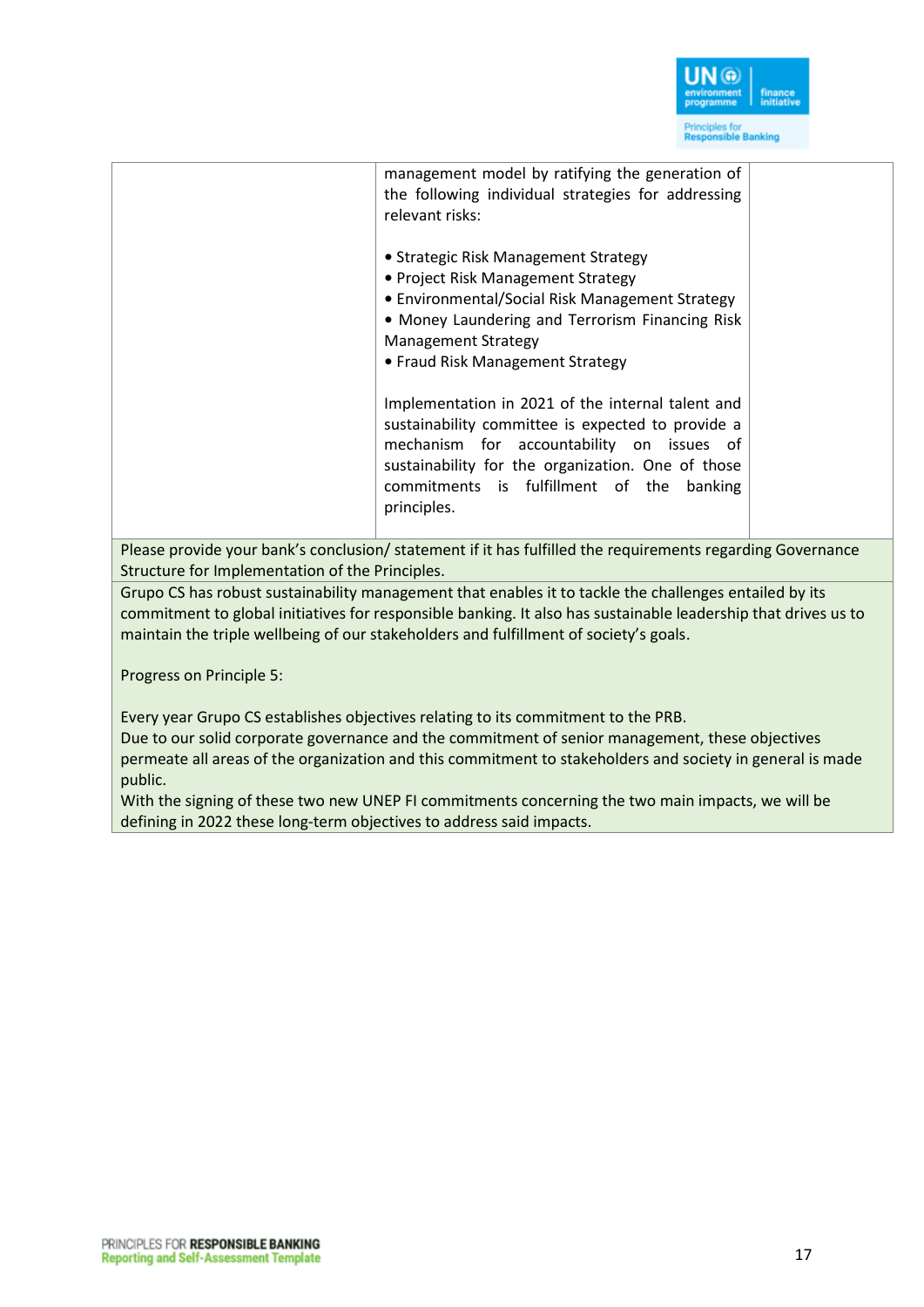

| <b>Principle 6: Transparency and Accountability</b><br>We will periodically review our individual and collective implementation of these Principles<br>and be transparent about and accountable for our positive and negative impacts and our<br>contribution to society's goals.                                                                                                                                                                                                                                                                                                                                                                                                                                                                                                                                                                                                                                                                                                    |                                                                                                                                                                                                                                                                                                                                                                                                                                                                                                                                                                                                                                                                                                                                                                                                                                                                                                                                                                                                                                                                                                                                                                                                                                                                                                                                                                                                                                                     |                                                                                          |
|--------------------------------------------------------------------------------------------------------------------------------------------------------------------------------------------------------------------------------------------------------------------------------------------------------------------------------------------------------------------------------------------------------------------------------------------------------------------------------------------------------------------------------------------------------------------------------------------------------------------------------------------------------------------------------------------------------------------------------------------------------------------------------------------------------------------------------------------------------------------------------------------------------------------------------------------------------------------------------------|-----------------------------------------------------------------------------------------------------------------------------------------------------------------------------------------------------------------------------------------------------------------------------------------------------------------------------------------------------------------------------------------------------------------------------------------------------------------------------------------------------------------------------------------------------------------------------------------------------------------------------------------------------------------------------------------------------------------------------------------------------------------------------------------------------------------------------------------------------------------------------------------------------------------------------------------------------------------------------------------------------------------------------------------------------------------------------------------------------------------------------------------------------------------------------------------------------------------------------------------------------------------------------------------------------------------------------------------------------------------------------------------------------------------------------------------------------|------------------------------------------------------------------------------------------|
| 1.1 Progress on Implementing<br>the<br>Principles<br>Show that your bank has<br>progressed on implementing<br>the six Principles over the<br>last 12 months (up to 18<br>months<br>in<br>your<br>first<br>reporting after becoming a<br>signatory) in addition to the<br>setting and implementation<br>of targets in a minimum of<br>two areas (see 2.1-2.4).<br>Show that your bank has<br>considered<br>existing<br>and<br>emerging<br>international/regional good<br>practices relevant for the<br>implementation of the six<br>Principles for Responsible<br>Banking. Based on this, it has<br>defined<br>priorities<br>and<br>ambitions to align with good<br>practice.<br>Show that your bank has<br>implemented / is working on<br>implementing changes in<br>existing practices to reflect<br>and be in line with existing<br>emerging<br>and<br>international/regional good<br>practices and has<br>made<br>its<br>progress<br>on<br>implementation of these<br>Principles. | Grupo CS is submitting the annual sustainability<br>report covering the work done by CS Ahorro y<br>Crédito, CS Corredora de Seguros, and Nova Hub<br>from January 1 to December 31, 2021.<br>The goal of this report is to transparently render<br>stakeholders, presenting<br>accounts to<br>the<br>environmental, social, and economic results<br>achieved during this period.<br>This report has been prepared in accordance with<br>the Core option of the Global Reporting Initiative<br>(GRI) Standards, adhering to the GRI content and<br>quality principles. The sustainability reporting<br>promoted by these standards is a precise,<br>exhaustive, and balanced practice on the part of<br>organizations.<br>Pursuant to the foregoing, in 2021, Grupo CS<br>updated its materiality, taking into account the<br>effects of the COVID-19 pandemic to determine<br>the priority topics to report.<br>In addition, the organization has worked to<br>document and demonstrate its real contribution<br>conglomerate<br>the<br>Sustainable<br>to<br>as<br>a<br>Development Goals (SDGs), focusing on the ones<br>that are strategic for the organization. This<br>information is also shown in the Report.<br>To promote the transparency of its operations,<br>each chapter describes how Grupo CS manages<br>each material issue from the viewpoint of<br>sustainability, giving the achievements and<br>opportunities for improvement. | CS Grupo 2021<br>Sustainability<br>Report:<br>- Introduction to<br>the Report,<br>page 4 |

e provide your bank's conclusion/ statement if it has fulfilled the requirements regarding Progress on Implementing the Principles for Responsible Banking.

For Grupo CS that humane and supportive nature is and has always been the core of our organization, and even more so in 2021. For this reason we have joined many initiatives that have enabled us to help more people,